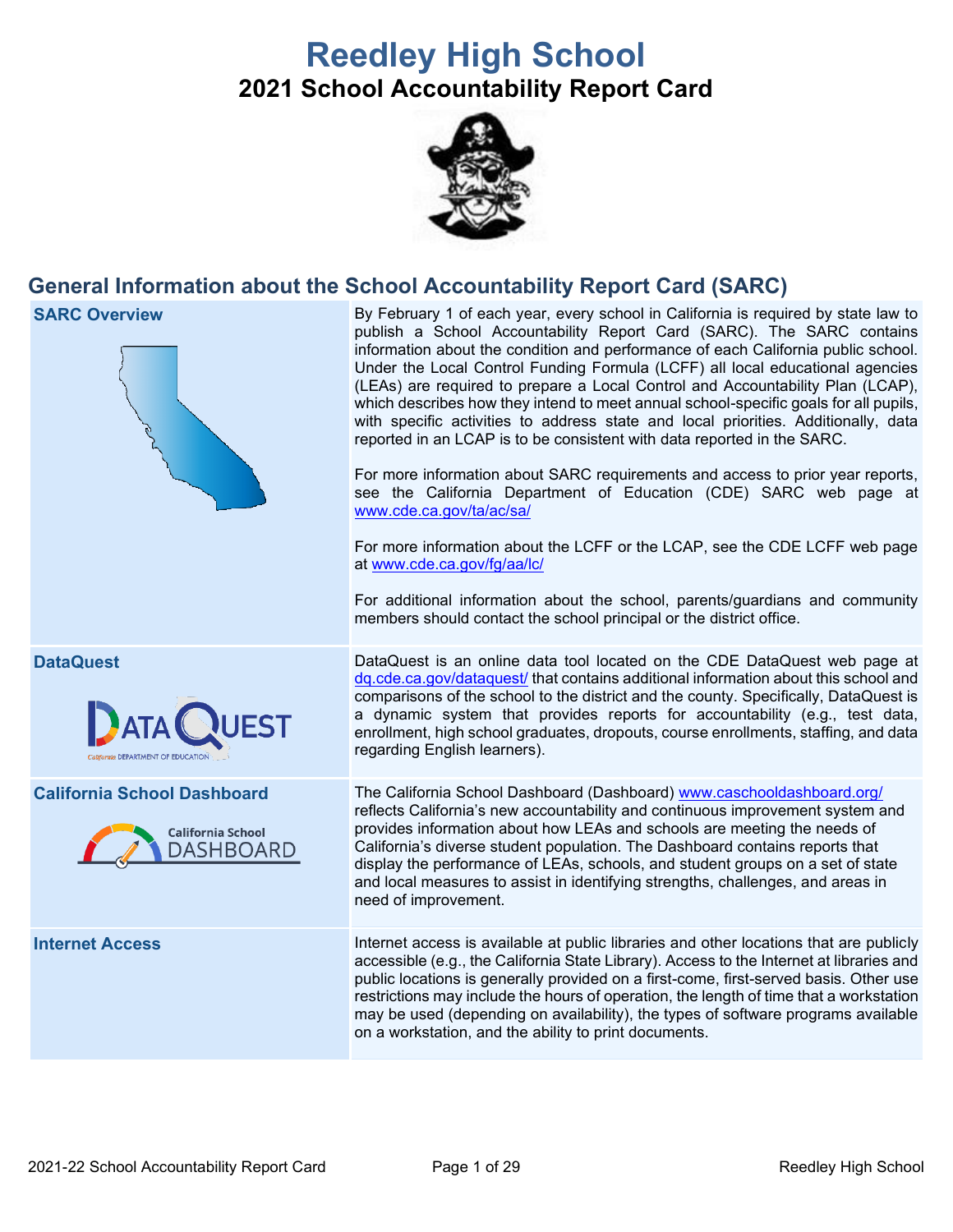#### **2021-22 School Contact Information**

| <b>School Name</b>                       | <b>Reedley High School</b> |  |
|------------------------------------------|----------------------------|--|
| <b>Street</b>                            | 740 W. North Avenue        |  |
| City, State, Zip                         | Reedley, CA 93654          |  |
| <b>Phone Number</b>                      | (559) 305-7100             |  |
| <b>Principal</b>                         | John Ahlin                 |  |
| <b>Email Address</b>                     | ahlin-j@kcusd.com          |  |
| <b>School Website</b>                    | rhs.kcusd.com              |  |
| <b>County-District-School (CDS) Code</b> | 10622651035310             |  |

| 2021-22 District Contact Information |                                            |  |
|--------------------------------------|--------------------------------------------|--|
| <b>District Name</b>                 | Kings Canyon Joint Unified School District |  |
| <b>Phone Number</b>                  | 559.305.7010                               |  |
| Superintendent                       | John Campbell                              |  |
| <b>Email Address</b>                 | guzman-j@kcusd.com                         |  |
| <b>District Website Address</b>      | https://www.kcusd.com/                     |  |

#### **2021-22 School Overview**

#### **School Description**

Reedley High School (RHS) was established in 1898. With 80 classrooms, a performing arts theater, and a host of athletic facilities – including a football stadium, aquatics complex, baseball and softball diamonds, and basketball gymnasium – the high school is a focal point for the communities of Reedley and the surrounding mountain areas.

The school serves approximately 1,800 students in grades nine through twelve and included a staff of 88 teachers. Reedley High School teachers and staff are dedicated to ensuring the academic success of every student and providing a safe and productive learning experience.

#### **Mission Statement**

Reedley High School will collaboratively empower students who will graduate as informed, ethical and respectful decisionmakers. RHS staff will commit to a system of inquiry that guides immediate interventions. RHS students will demonstrate academic, technological, and individual achievements, which meet or exceed standards. the learning community will systematically structure academic, social, and safety networks which provide for individual learning needs, styles, and diverse backgrounds to build a PIRATE community.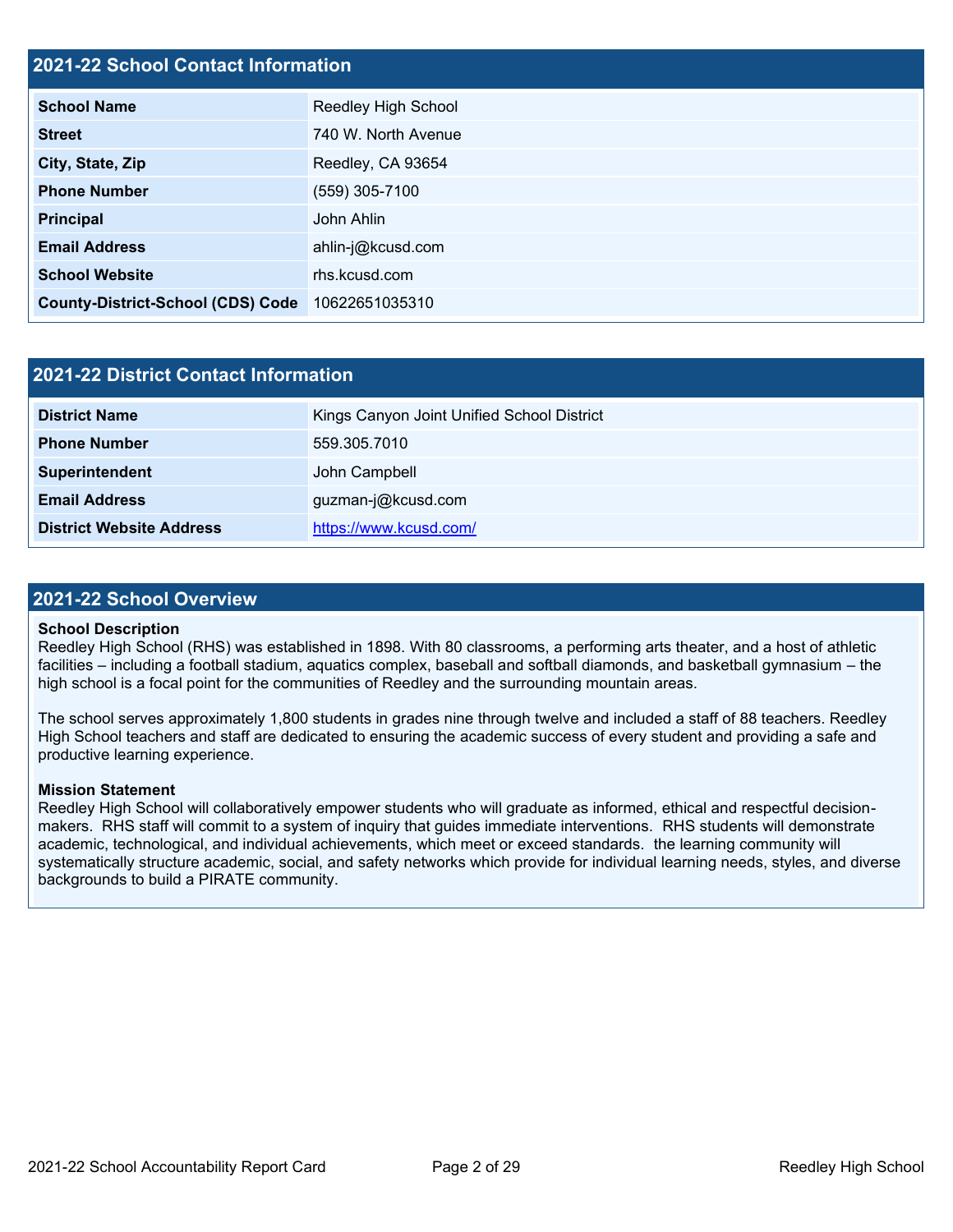## **About this School**

| 2020-21 Student Enrollment by Grade Level |                           |  |  |
|-------------------------------------------|---------------------------|--|--|
| <b>Grade Level</b>                        | <b>Number of Students</b> |  |  |
| Grade 9                                   | 465                       |  |  |
| Grade 10                                  | 508                       |  |  |
| Grade 11                                  | 443                       |  |  |
| Grade 12                                  | 374                       |  |  |
| <b>Total Enrollment</b>                   | 1,790                     |  |  |

### **2020-21 Student Enrollment by Student Group**

| <b>Student Group</b>                   | <b>Percent of Total Enrollment</b> |
|----------------------------------------|------------------------------------|
| American Indian or Alaska Native       | 0.2                                |
| <b>Asian</b>                           | 1.1                                |
| <b>Black or African American</b>       | 0.2                                |
| <b>Filipino</b>                        | 1.2                                |
| <b>Hispanic or Latino</b>              | 87.1                               |
| Native Hawaiian or Pacific Islander    | 0.1                                |
| <b>Two or More Races</b>               | 0.9                                |
| <b>White</b>                           | 9.2                                |
| <b>English Learners</b>                | 12.8                               |
| <b>Foster Youth</b>                    | 0.6                                |
| <b>Homeless</b>                        | 0.1                                |
| <b>Socioeconomically Disadvantaged</b> | 81.5                               |
| <b>Students with Disabilities</b>      | 7.1                                |

## **A. Conditions of Learning State Priority: Basic**

The SARC provides the following information relevant to the State priority: Basic (Priority 1):

- Degree to which teachers are appropriately assigned and fully credentialed in the subject area and for the pupils they are teaching;
- Pupils have access to standards-aligned instructional materials; and
- School facilities are maintained in good repair

Note: For more information refer to the Updated Teacher Equity Definitions web page at<https://www.cde.ca.gov/pd/ee/teacherequitydefinitions.asp>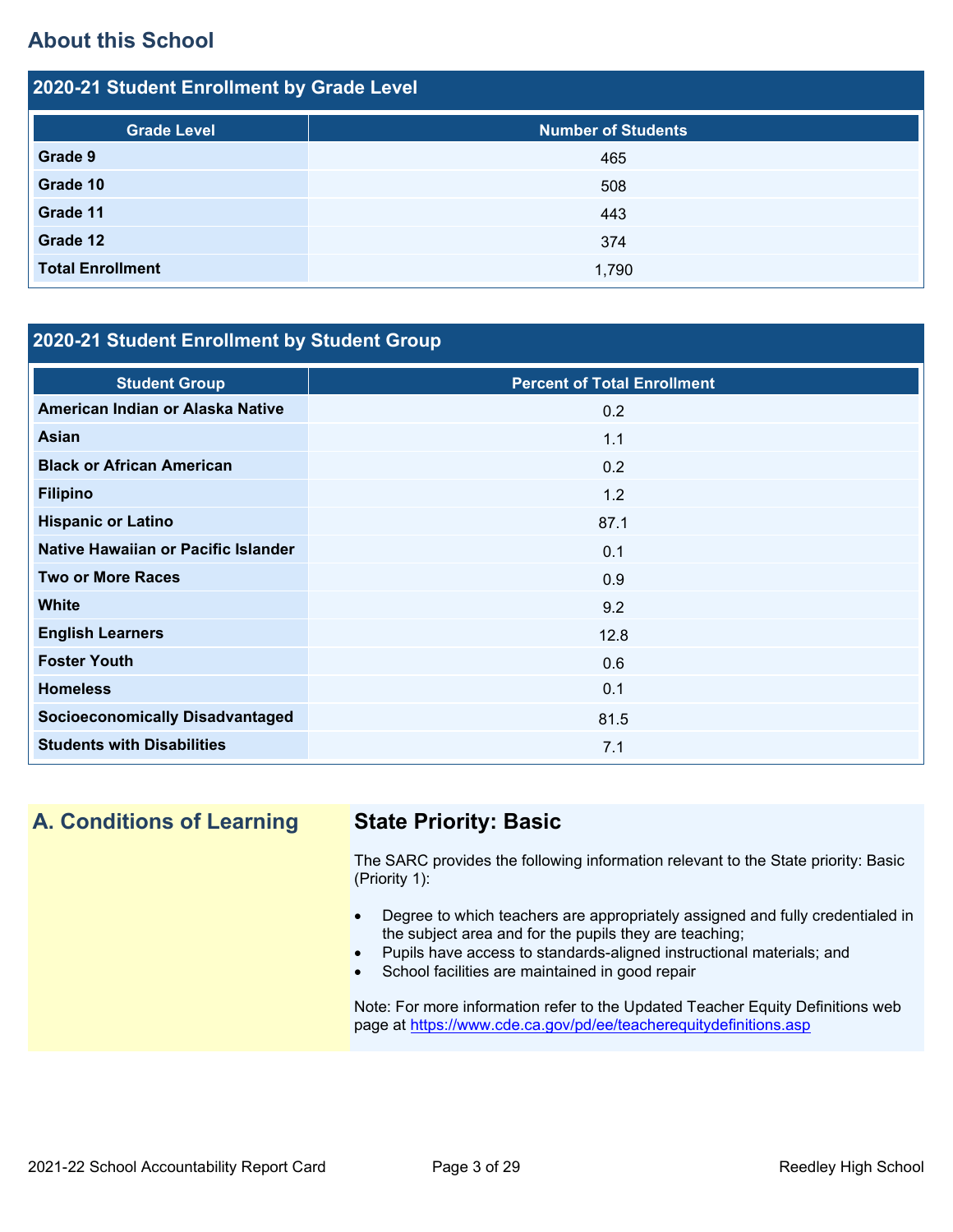| 2019-20 Teacher Preparation and Placement                                                       |         |  |  |
|-------------------------------------------------------------------------------------------------|---------|--|--|
| <b>Authorization/Assignment</b>                                                                 | 2019-20 |  |  |
| Fully (Preliminary or Clear) Credentialed for Subject and Student Placement (properly assigned) |         |  |  |
| <b>Intern Credential Holders Properly Assigned</b>                                              |         |  |  |
| Teachers Without Credentials and Misassignments ("ineffective" under ESSA)                      |         |  |  |
| Credentialed Teachers Assigned Out-of-Field ("out-of-field" under ESSA)                         |         |  |  |
| <b>Unknown</b>                                                                                  |         |  |  |
| <b>Total Teaching Positions</b>                                                                 |         |  |  |

Note: The data in this table is based on Full Time Equivalent (FTE) status. One FTE equals one staff member working full time; one FTE could also represent two staff members who each work 50 percent of full time. Additionally, an assignment is defined as a position that an educator is assigned to based on setting, subject, and grade level. An authorization is defined as the services that an educator is authorized to provide to students.

# **2019-20 Teachers Without Credentials and Misassignments (considered "ineffective" under ESSA) Authorization/Assignment 2019-20 Permits and Waivers Misassignments Vacant Positions Total Teachers Without Credentials and Misassignments**

| 2019-20 Credentialed Teachers Assigned Out-of-Field (considered "out-of-field" under ESSA) |         |  |  |
|--------------------------------------------------------------------------------------------|---------|--|--|
| <b>Indicator</b>                                                                           | 2019-20 |  |  |
| Credentialed Teachers Authorized on a Permit or Waiver                                     |         |  |  |
| <b>Local Assignment Options</b>                                                            |         |  |  |
| <b>Total Out-of-Field Teachers</b>                                                         |         |  |  |

| 2019-20 Class Assignments                                                                                                                           |         |
|-----------------------------------------------------------------------------------------------------------------------------------------------------|---------|
| <b>Indicator</b>                                                                                                                                    | 2019-20 |
| <b>Misassignments for English Learners</b><br>(a percentage of all the classes with English learners taught by teachers that are misassigned)       |         |
| No credential, permit or authorization to teach<br>(a percentage of all the classes taught by teachers with no record of an authorization to teach) |         |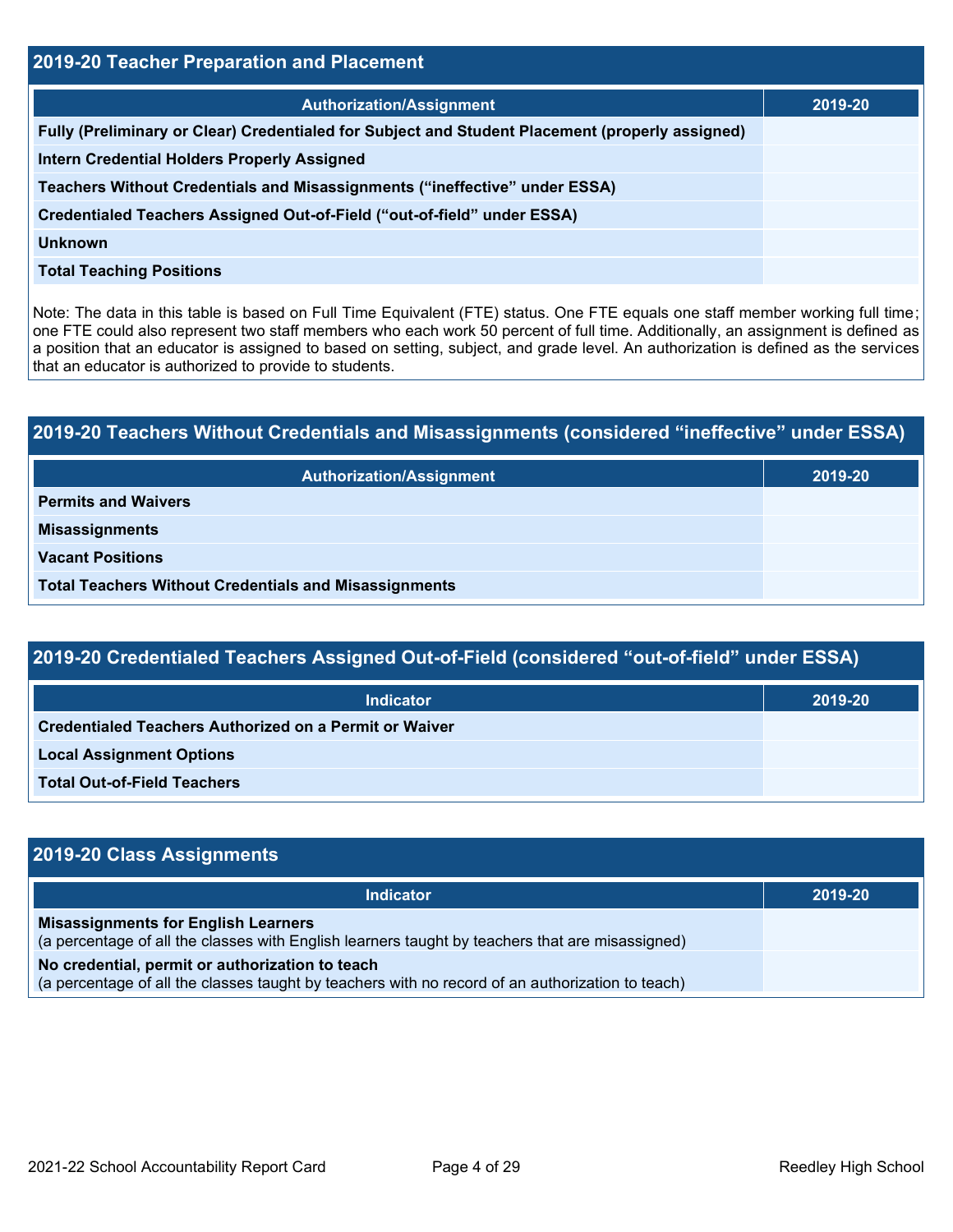### **2021-22 Quality, Currency, Availability of Textbooks and Other Instructional Materials**

RHS provides high quality, current standards-aligned textbooks to all pupils enrolled. Other instructional materials used at the school including supplemental curriculum are made available to all pupils at RHS. All texts are SBE approved and adopted by the local board.

| Year and month in which the data were collected |                                                                                                                                                                                     | August 2021                                                    |                                                                                           |
|-------------------------------------------------|-------------------------------------------------------------------------------------------------------------------------------------------------------------------------------------|----------------------------------------------------------------|-------------------------------------------------------------------------------------------|
| <b>Subject</b>                                  | Textbooks and Other Instructional Materials/year of<br><b>Adoption</b>                                                                                                              | <b>From</b><br><b>Most</b><br><b>Recent</b><br><b>Adoption</b> | <b>Percent</b><br><b>Students</b><br><b>Lacking Own</b><br><b>Assigned</b><br><b>Copy</b> |
| <b>Reading/Language Arts</b>                    | English 1<br>EngageNY<br>Grade 9 English Language Arts<br>https://www.engageny.org/resource/grade-9-english-<br>language-arts<br>English 2                                          | Yes                                                            | 0%                                                                                        |
|                                                 | EngageNY<br>Grade 10 English Language Arts<br>https://www.engageny.org/resource/grade-10-english-<br>language-arts                                                                  |                                                                |                                                                                           |
|                                                 | English 3<br>EngageNY<br>Grade 11 English Language Arts<br>https://www.engageny.org/resource/grade-11-english-<br>language-arts                                                     |                                                                |                                                                                           |
|                                                 | English A<br>Steck-Vaughn:<br>Edge A , Intensive Intervention, Core Replacement, 2008<br>edition                                                                                    |                                                                |                                                                                           |
|                                                 | English B<br>Steck-Vaughn:<br>Edge B, Intensive Intervention, Core Replacement, 2008<br>edition                                                                                     |                                                                |                                                                                           |
|                                                 | English F<br>Steck-Vaughn:<br>Edge Foundations, Intensive Intervention, Core<br>Replacement, 2008 edition                                                                           |                                                                |                                                                                           |
|                                                 | AP English Language<br>Bedford, Freeman and Worth:<br>The Language of Composition, 2011 Edition<br>The Art of Voice, McGraw Hill, 2019 Edition                                      |                                                                |                                                                                           |
|                                                 | English 12<br><b>Expository Reading and Writing Course</b><br>For all "Not College Ready" or "Conditionally College Ready"<br>12th graders not exempt for CSU based on grade 11 EAP |                                                                |                                                                                           |
|                                                 | <b>Bible as Literature</b>                                                                                                                                                          |                                                                |                                                                                           |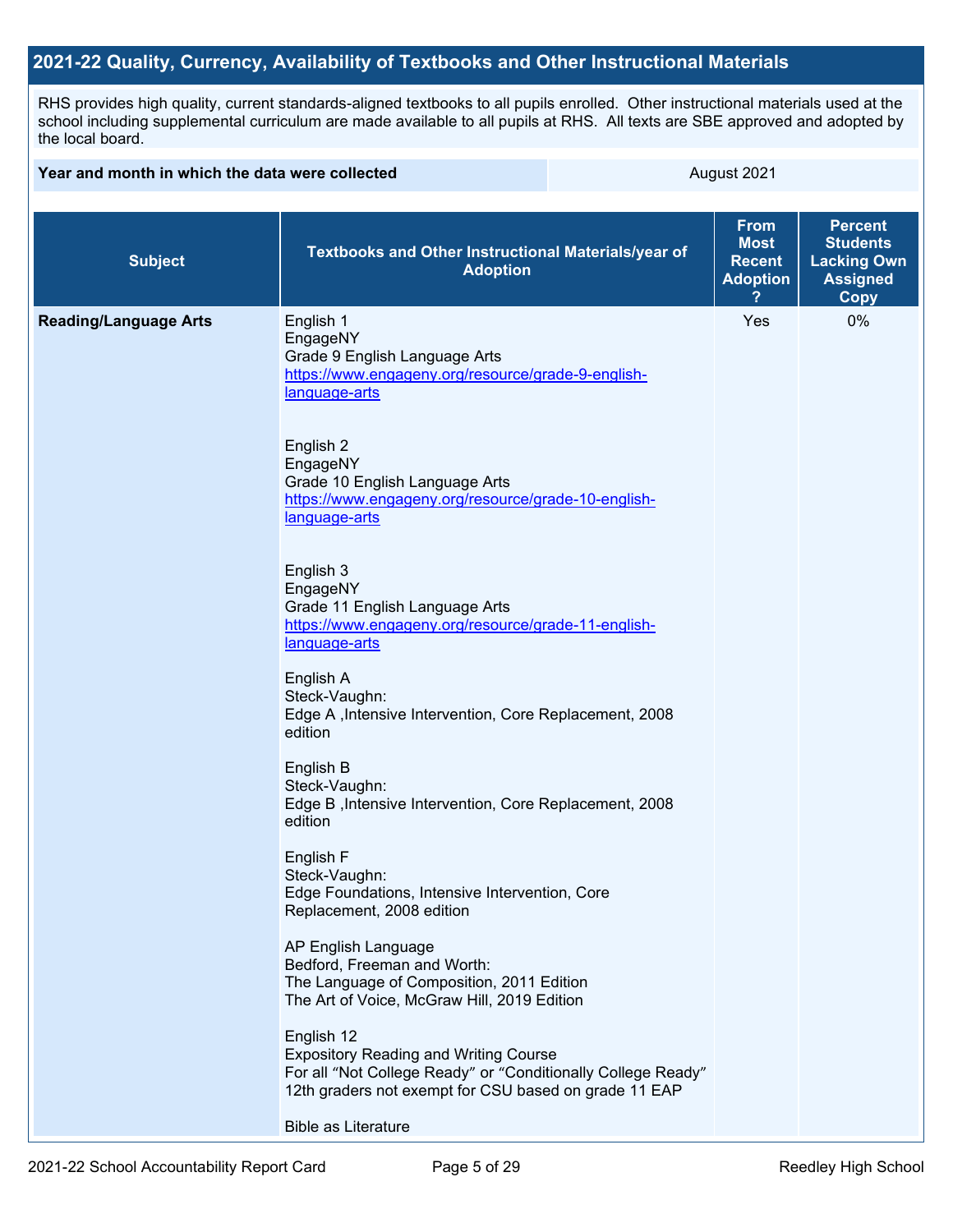|                    | Schippe, Cullen, and Chuck Stetson. The Bible and its<br>Influence BLP Publishing, 2006 edition<br>The Bible (various versions)<br>AP English Literature<br>Bedford, Freeman and Worth:<br>Literature and Composition, 2012 Edition                                                                                                                                                                                                                                                                                                                                                                             |     |    |
|--------------------|-----------------------------------------------------------------------------------------------------------------------------------------------------------------------------------------------------------------------------------------------------------------------------------------------------------------------------------------------------------------------------------------------------------------------------------------------------------------------------------------------------------------------------------------------------------------------------------------------------------------|-----|----|
| <b>Mathematics</b> | Math 1/Math 1 E<br>The Math Visions Project<br>Secondary Math 1<br>http://www.mathematicsvisionproject.org/secondary-one-<br>mathematics.html<br>Math 2/Math 2 E<br>The Math Visions Project<br>Secondary Math 1<br>http://www.mathematicsvisionproject.org/secondary-<br>mathematics-ii1.html<br>Math 3/Math .E<br>The Math Visions Project<br>Secondary Math 2<br>Calculus<br>Textbook:<br>Calculus<br>Peoples Education<br>Calculus: Single Variable 5E, 2009 edition                                                                                                                                        | Yes | 0% |
| <b>Science</b>     | <b>Environmental Science</b><br>Textbook:<br>High School Earth Science, Prentice Hall-California Earth<br>Science, 2006 edition<br><b>Biology</b><br>Textbooks:<br>Holt, Rinehart and Winston: Modern Biology, 2002 edition<br>Holt, Rinehart and Winston: Modern Biology, 2006 edition<br>Holt, Rinehart and Winston: Biology, 2007 edition<br><b>AP Biology</b><br>Textbook:<br>Campbell and Reece: Biology, 2005 edition<br>Pearson: Biological Science, 2011 edition<br>Physics<br>Textbook:<br>Prentice Hall: Conceptual Physics, 2002 edition<br>Sports Medicine<br>Textbook:<br>Delmar-Cengage Learning: | Yes | 0% |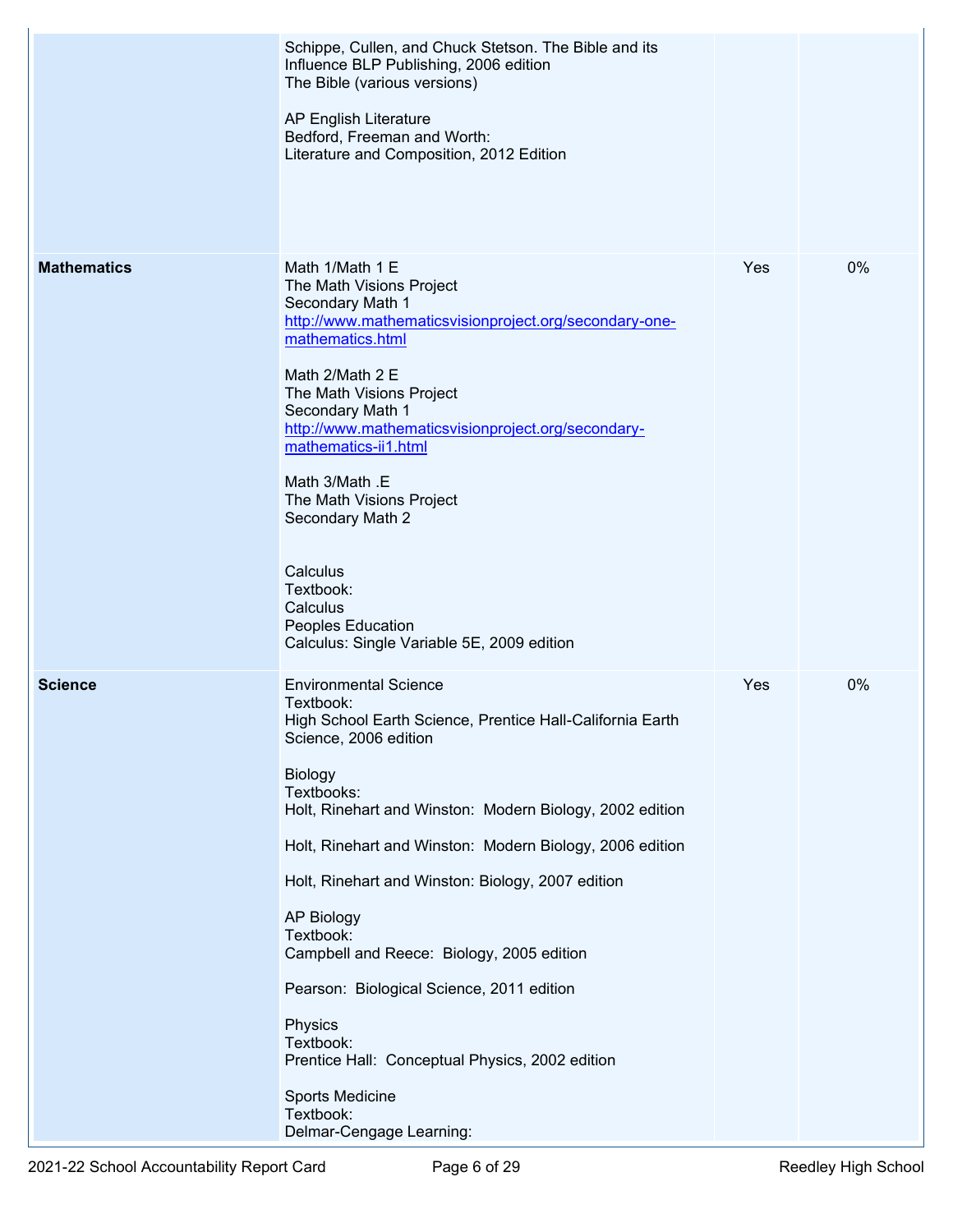|                               | Introduction to Sports Medicine and Athletic Training 2nd<br>edition, 2011 edition                                         |     |    |
|-------------------------------|----------------------------------------------------------------------------------------------------------------------------|-----|----|
|                               | Human Anatomy<br>Textbook:<br>High School Human Anatomy and Physiology, Shier, Butler<br>and Lewis, 2007 edition           |     |    |
|                               | Chemistry<br>Textbook:<br>Chemistry-Connections To Our World, Prentice Hall, 2000<br>edition                               |     |    |
|                               | Agriculture Biology<br>Textbook:<br>The Science of Agriculture: A Biological Approach, Delmar<br>Publishers, 2002 edition  |     |    |
|                               | <b>Conceptual Physics</b><br>Textbook:<br>Conceptual Physics, Prentice Hall, 2005 edition                                  |     |    |
| <b>History-Social Science</b> | <b>World History</b><br>Textbook:<br>Impact California Social Studies, Culture and Geography,<br>McGraw Hill, 2020 edition | Yes | 0% |
|                               | Government<br>Textbook:<br>Pearson: Magruder's American Government, 2011 edition                                           |     |    |
|                               | Economics<br>Textbook:<br>McDougal Littell: Economics Concepts and Choices, 2011<br>edition                                |     |    |
|                               | U.S. History<br>Textbook:<br>Impact California Social Studies, History and Geography,<br>2020 edition                      |     |    |
|                               | AP U.S. History<br>Textbook:<br>American Pageant, Houghton Mifflin, 2010 edition                                           |     |    |
|                               | <b>AP Government</b><br>Textbook:<br>Government in America, AP Edition, Prentice Hall 15 edition<br>2011                   |     |    |
|                               | Chicano/American History<br>Textbook:<br>The Mexican American Heritage, T.Q.S. Publications, 1994<br>edition               |     |    |
|                               | <b>AP Economics</b><br>Textbook:<br>Economics, 6th edition, McDougall Littell 2005 edition                                 |     |    |
|                               | AP World History                                                                                                           |     |    |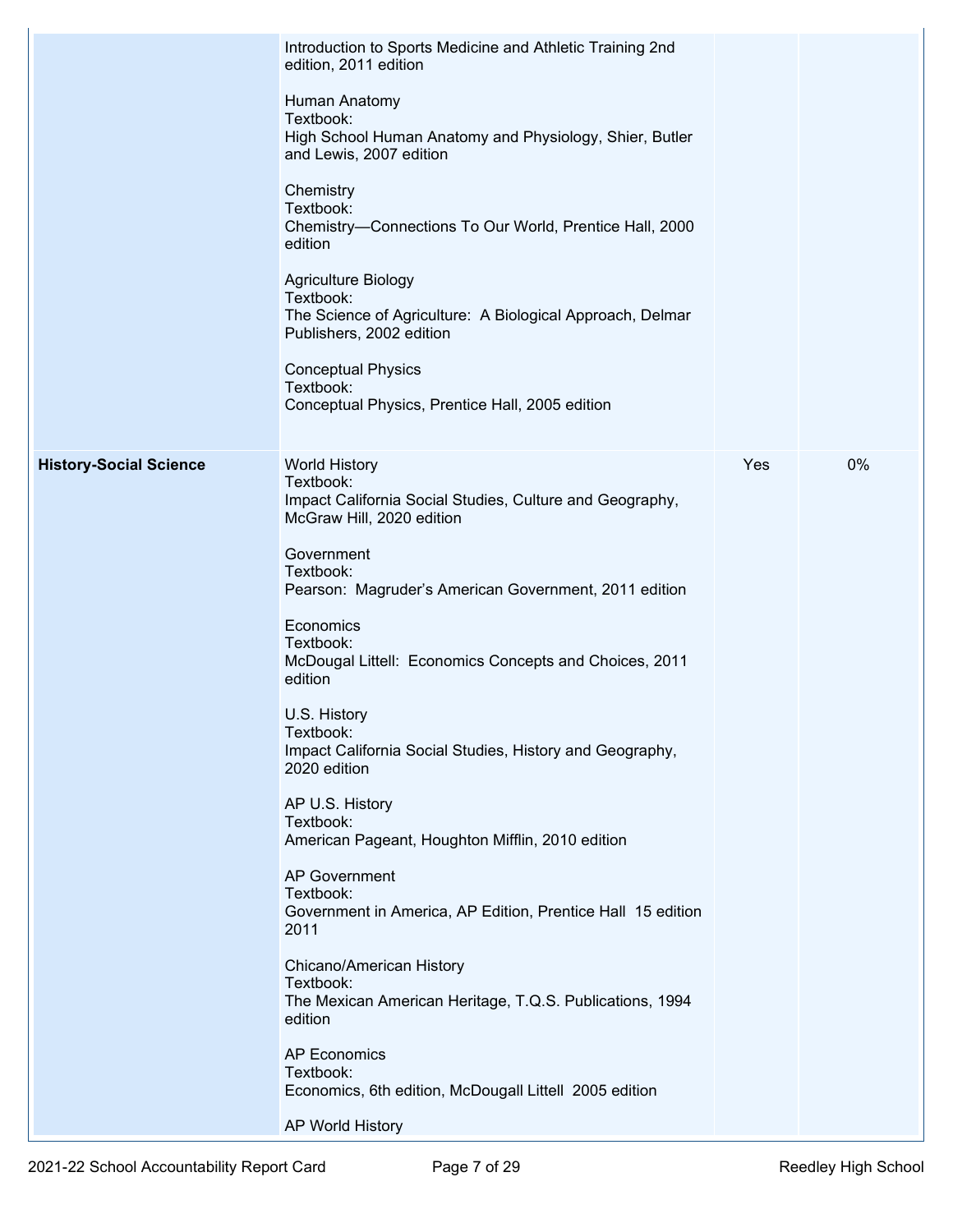|                         | Textbook:<br>The Earth and Its Peoples: A Global History, 3rd edition,<br>McDougall Littell _2005 edition                          |     |    |
|-------------------------|------------------------------------------------------------------------------------------------------------------------------------|-----|----|
| <b>Foreign Language</b> | Spanish 1<br>Glencoe/McGraw Hill: Buen Viaje! Level 1, 2005/2008<br>edition<br>Spanish 2                                           | Yes | 0% |
|                         | Glencoe/McGraw Hill: Buen Viaje! Level 1, 2005/2008<br>edition<br>Spanish 3                                                        |     |    |
|                         | Glencoe/McGraw Hill: Asi se dice Level 3, 2009/2012 edition<br>Spanish 3H                                                          |     |    |
|                         | Glencoe/McGraw Hill: Asi se dice Level 4, 2009 edition<br>Spanish 4                                                                |     |    |
|                         | Pearson: Abriendo Pasos Gramatica, Abriendo Pasos<br>Lectura, 2007 edition                                                         |     |    |
|                         | Spanish 1<br>Textbook:<br>Spanish 1 for Native Speakers<br>Glencoe/McGraw Hill: El espanol Para Nosostros Level 1,<br>2006 edition |     |    |
|                         | Spanish 2 for Native Speakers<br>Glencoe/McGraw Hill: El espanol Para Nosostros Level 2,<br>2006 edition                           |     |    |
|                         | Spanish Language AP<br>Pearson: Abriendo Pasos Gramatica, 2007 edition                                                             |     |    |
|                         | Spanish Literature AP<br>Pearson: Abriendo Pasos Lectura, 2007 edition                                                             |     |    |
|                         | French 1<br>Textbook:<br>Bon Voyage Level 1, Glencoe/McGraw Hill, 2008 edition                                                     |     |    |
|                         | French <sub>2</sub><br>Textbook:<br>Bon Voyage Level 2, Glencoe/McGraw Hill, 2008 edition                                          |     |    |
|                         | French 3H<br>Textbook:<br>Bon Voyage Level 3, Glencoe/McGraw Hill, 2008 edition                                                    |     |    |
|                         | French 4 AP<br>Textbook:<br>Quant a moi, Holt McDougal, 2010 edition                                                               |     |    |
|                         | German 1<br>German 2<br>Textbook:<br>Komm Mitt 1                                                                                   |     |    |
|                         | Komm Mitt 2,                                                                                                                       |     |    |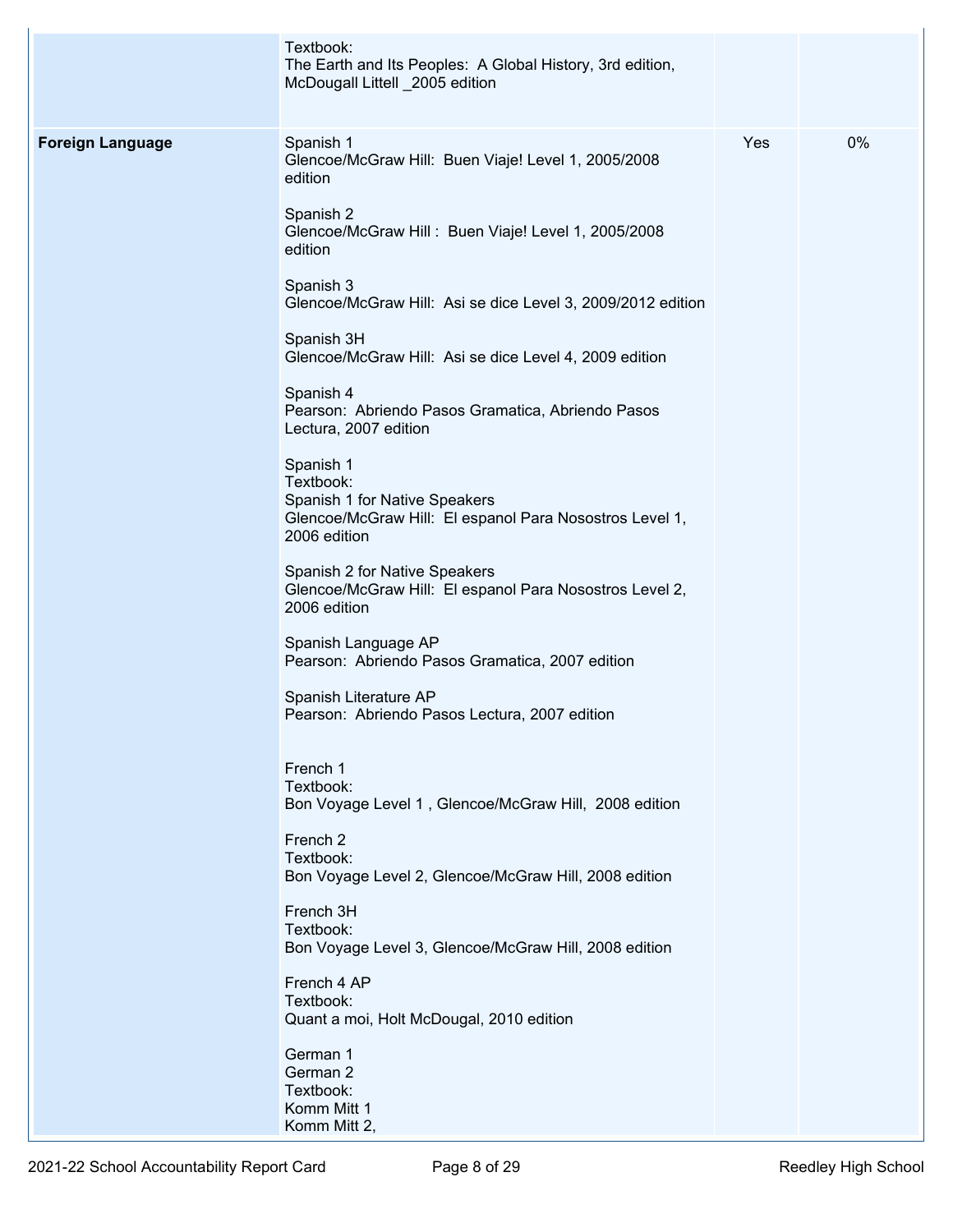|                                                        | Holt McDougal, 2006 edition<br>German 3H<br>German 4 AP<br>Textbook:<br>Handbuch der DeutschenGrammatik<br>Graded German Reader, D.C., Heath and Company, 1993<br>edition                                                                                                                                                                                                                                                                                                                                                                                                     |            |       |
|--------------------------------------------------------|-------------------------------------------------------------------------------------------------------------------------------------------------------------------------------------------------------------------------------------------------------------------------------------------------------------------------------------------------------------------------------------------------------------------------------------------------------------------------------------------------------------------------------------------------------------------------------|------------|-------|
| <b>Health</b>                                          | Glencoe Health 9th Edition 2005                                                                                                                                                                                                                                                                                                                                                                                                                                                                                                                                               | <b>Yes</b> | $0\%$ |
| <b>Visual and Performing Arts</b>                      |                                                                                                                                                                                                                                                                                                                                                                                                                                                                                                                                                                               |            |       |
| <b>Science Laboratory Equipment</b><br>$(grades 9-12)$ | 60 light microscopes15 binocular microscopes 2 wet<br>spirometers1 human torso1 real human skeleton1 plastic<br>human skeleton anatomical models 20 pan balances 20 triple<br>beam balances 9 digital balances 5 analytical balances<br>glassware (beakers, test tubes, graduated cylinders, etc) 2<br>copy machines1 Van DeGraff generator 150 mignifying<br>lenses electronics components 100 meter sticks 6 flex cams 6<br>interwrite screens 2 video microscopeschemicals1 dynamics<br>track 7 sets goggles 30 dissecting traysforcepts DNA electro<br>phoresis equipment | <b>Yes</b> | $0\%$ |

#### **School Facility Conditions and Planned Improvements**

The district takes great efforts to ensure that all schools are clean, safe, and functional. To assist in this effort, the district uses a facility survey instrument developed by the State of California Office of Public School Construction. The results of this survey are available at the KCUSD Business Office.

Below is more specific information on the condition of the school and the efforts made to ensure that students are provided with a clean, safe, and functional learning environment. Additional information about the condition of the school's facilities may be obtained by speaking with the school principal.

Reedley High School has 80 classrooms, a multipurpose room, a library and an administration building. The main campus was built in 1935. Additional classrooms were constructed in 1940, 1947, 1953, 1969, and 1971. Additional relocatable classrooms were constructed in 1973, 1997, a library media center was constructed in 1973, a gymnasium was constructed in 1973, and a performing arts center was constructed in 1981. A new library media center was completed in November 1, 2009. In 2018, the Agricultural Science building underwent modernization. Solar panels were installed in the gym parking lot in October of 2019. In August 2020, a new ceramics and construction building were added to the the campus. A field house was built and completed in November of 2020. During this same time a soccer field was being created and the baseball fields began being renovated. The RHS weight room was expanded and remodeled. A new parent drop off and parking lot were also added to the campus in November 2020. Along with these facilities RHS received new walkways and lighting.

District maintenance staff ensures that the repairs necessary to keep the school in good repair and working order are completed in a timely manner. A work order process is used to ensure efficient service and that emergency repairs are given the highest priority.

The Director of Maintenance, Custodial Supervisor, and the site principal work cooperatively with the custodial staff to develop cleaning schedules to ensure a clean and safe school.

The district participates in the State School Deferred Maintenance Program, which provides state matching funds on a dollar for dollar basis to assist school districts with expenditures for major repair or replacement of existing school building components. Typically, this includes roofing, plumbing, heating, air conditioning, electrical systems, interior or exterior painting, and floor systems.

| Year and month of the most recent FIT report | 09/2021 |
|----------------------------------------------|---------|
| .                                            |         |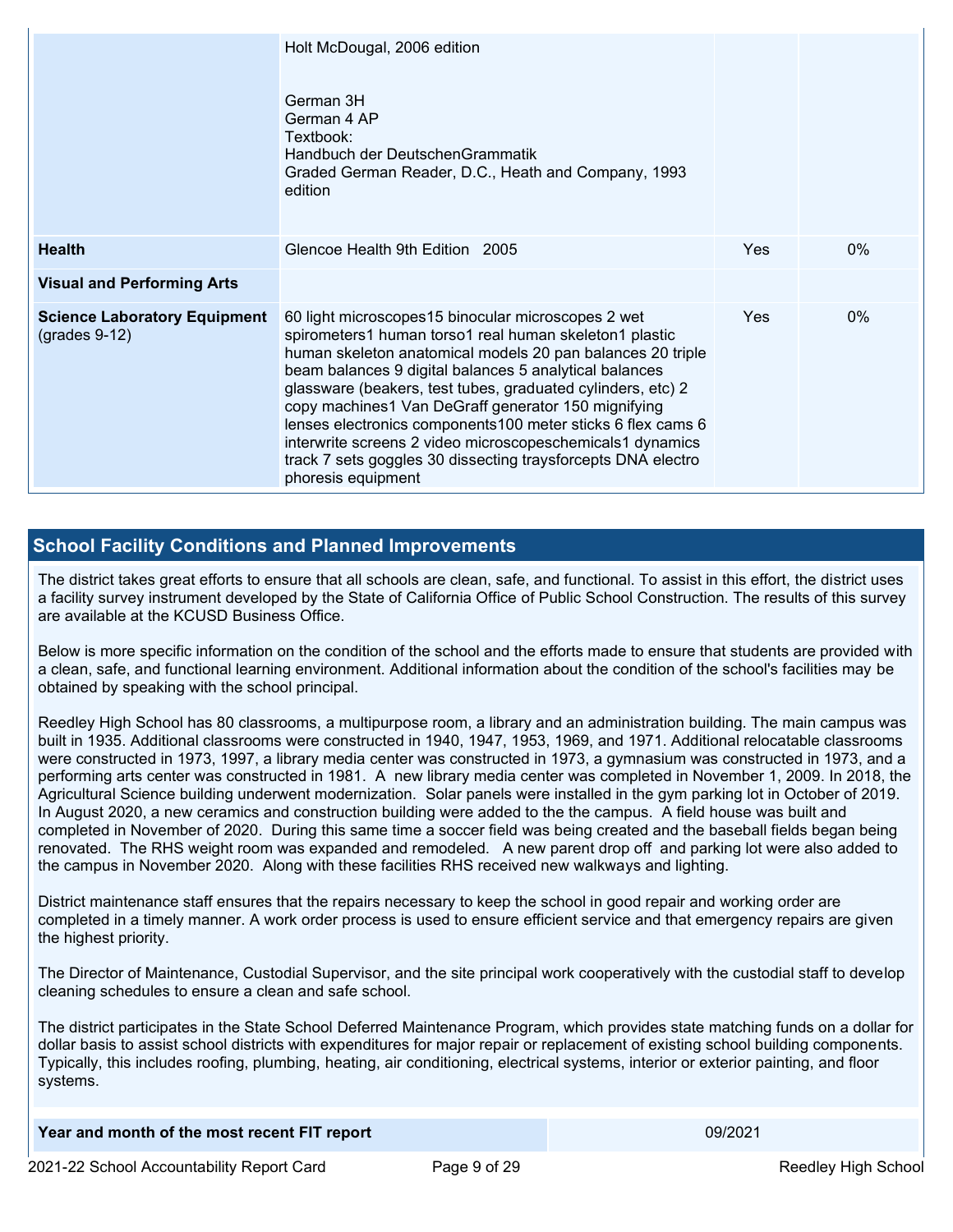| <b>School Facility Conditions and Planned Improvements</b>                    |                     |                     |                     |                                                                                                                                                                                                                                                                                                                                                |  |  |  |  |
|-------------------------------------------------------------------------------|---------------------|---------------------|---------------------|------------------------------------------------------------------------------------------------------------------------------------------------------------------------------------------------------------------------------------------------------------------------------------------------------------------------------------------------|--|--|--|--|
| <b>System Inspected</b>                                                       | <b>Rate</b><br>Good | <b>Rate</b><br>Fair | <b>Rate</b><br>Poor | <b>Repair Needed and Action Taken or Planned</b>                                                                                                                                                                                                                                                                                               |  |  |  |  |
| <b>Systems:</b><br>Gas Leaks, Mechanical/HVAC, Sewer                          | $\mathsf{X}$        |                     |                     |                                                                                                                                                                                                                                                                                                                                                |  |  |  |  |
| Interior:<br><b>Interior Surfaces</b>                                         | X                   |                     |                     |                                                                                                                                                                                                                                                                                                                                                |  |  |  |  |
| <b>Cleanliness:</b><br>Overall Cleanliness, Pest/Vermin Infestation           | X                   |                     |                     |                                                                                                                                                                                                                                                                                                                                                |  |  |  |  |
| <b>Electrical</b>                                                             | X                   |                     |                     | Several lights out throughout campus,<br>maintenance to repair.                                                                                                                                                                                                                                                                                |  |  |  |  |
| <b>Restrooms/Fountains:</b><br>Restrooms, Sinks/ Fountains                    | X                   |                     |                     | Urinal plugged in boy's locker room.<br>Maintenance to repair. Toilet leaks at Auto Shop,<br>maintenance to repair. Urinal not working at<br>Auto Shop, maintenance to repair.                                                                                                                                                                 |  |  |  |  |
| Safety:<br>Fire Safety, Hazardous Materials                                   | X                   |                     |                     |                                                                                                                                                                                                                                                                                                                                                |  |  |  |  |
| <b>Structural:</b><br><b>Structural Damage, Roofs</b>                         | $\sf X$             |                     |                     |                                                                                                                                                                                                                                                                                                                                                |  |  |  |  |
| <b>External:</b><br>Playground/School Grounds, Windows/<br>Doors/Gates/Fences | $\mathsf{X}$        |                     |                     | Concrete low at several locations. Several doors<br>(exterior) are weather damaged. Maintenance to<br>order new doors and replace. There are several<br>areas where the concrete surface is low (trip<br>hazard). Maintenance to work on a fix that will<br>address the concern. Door closure in room 5A3<br>leaks oil, maintenance to repair. |  |  |  |  |

| <b>Overall Facility Rate</b> |      |      |      |
|------------------------------|------|------|------|
| <b>Exemplary</b>             | Good | Fair | Poor |
|                              |      |      |      |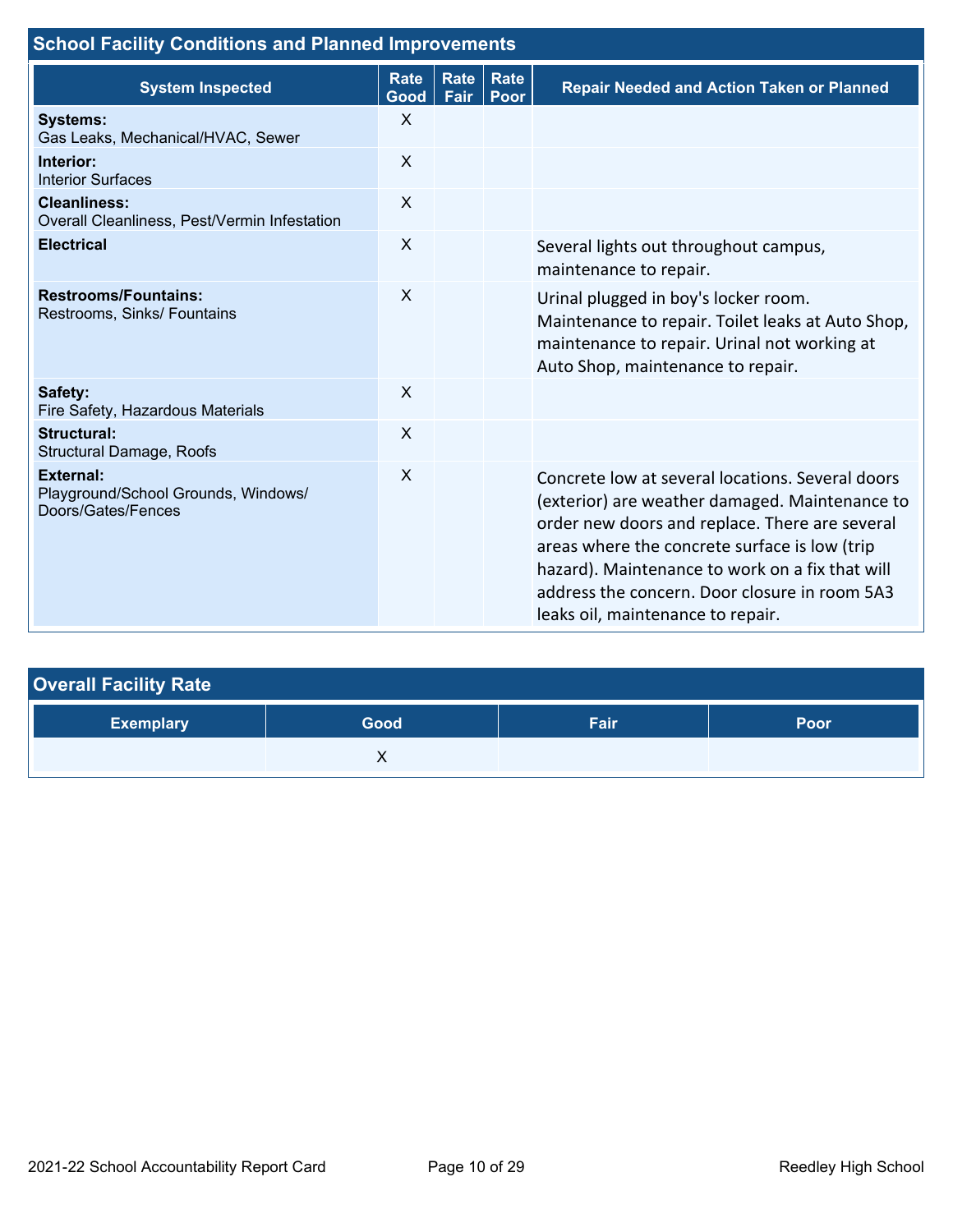## **B. Pupil Outcomes State Priority: Pupil Achievement**

The SARC provides the following information relevant to the State priority: Pupil Achievement (Priority 4):

#### **Statewide Assessments**

(i.e., California Assessment of Student Performance and Progress [CAASPP] System includes the Smarter Balanced Summative Assessments for students in the general education population and the California Alternate Assessments [CAAs] for English language arts/literacy [ELA] and mathematics given in grades three through eight and grade eleven. Only eligible students may participate in the administration of the CAAs. CAAs items are aligned with alternate achievement standards, which are linked with the Common Core State Standards [CCSS] for students with the most significant cognitive disabilities).

The CAASPP System encompasses the following assessments and student participation requirements:

- 1. **Smarter Balanced Summative Assessments and CAAs for ELA** in grades three through eight and grade eleven.
- 2. **Smarter Balanced Summative Assessments and CAAs for mathematics** in grades three through eight and grade eleven.
- 3. **California Science Test (CAST) and CAAs for Science** in grades five, eight, and once in high school (i.e., grade ten, eleven, or twelve).

#### **SARC Reporting in the 2020-2021 School Year Only**

Where the most viable option, LEAs were required to administer the statewide summative assessment in ELA and mathematics. Where a statewide summative assessment was not the most viable option for the LEA (or for one or more gradelevel[s] within the LEA) due to the pandemic, LEAs were allowed to report results from a different assessment that met the criteria established by the State Board of Education (SBE) on March 16, 2021. The assessments were required to be:

- Aligned with CA CCSS for ELA and mathematics;
- Available to students in grades 3 through 8, and grade 11; and
- Uniformly administered across a grade, grade span, school, or district to all eligible students.

#### **Options**

Note that the CAAs could only be administered in-person following health and safety requirements. If it was not viable for the LEA to administer the CAAs in person with health and safety guidelines in place, the LEA was directed to not administer the tests. There were no other assessment options available for the CAAs. Schools administered the Smarter Balanced Summative Assessments for ELA and mathematics, other assessments that meet the SBE criteria, or a combination of both, and they could only choose one of the following:

- Smarter Balanced ELA and mathematics summative assessments;
- Other assessments meeting the SBE criteria; or
- Combination of Smarter Balanced ELA and mathematics summative assessments and other assessments.

The percentage of students who have successfully completed courses that satisfy the requirements for entrance to the University of California and the California State University, or career technical education sequences or programs of study.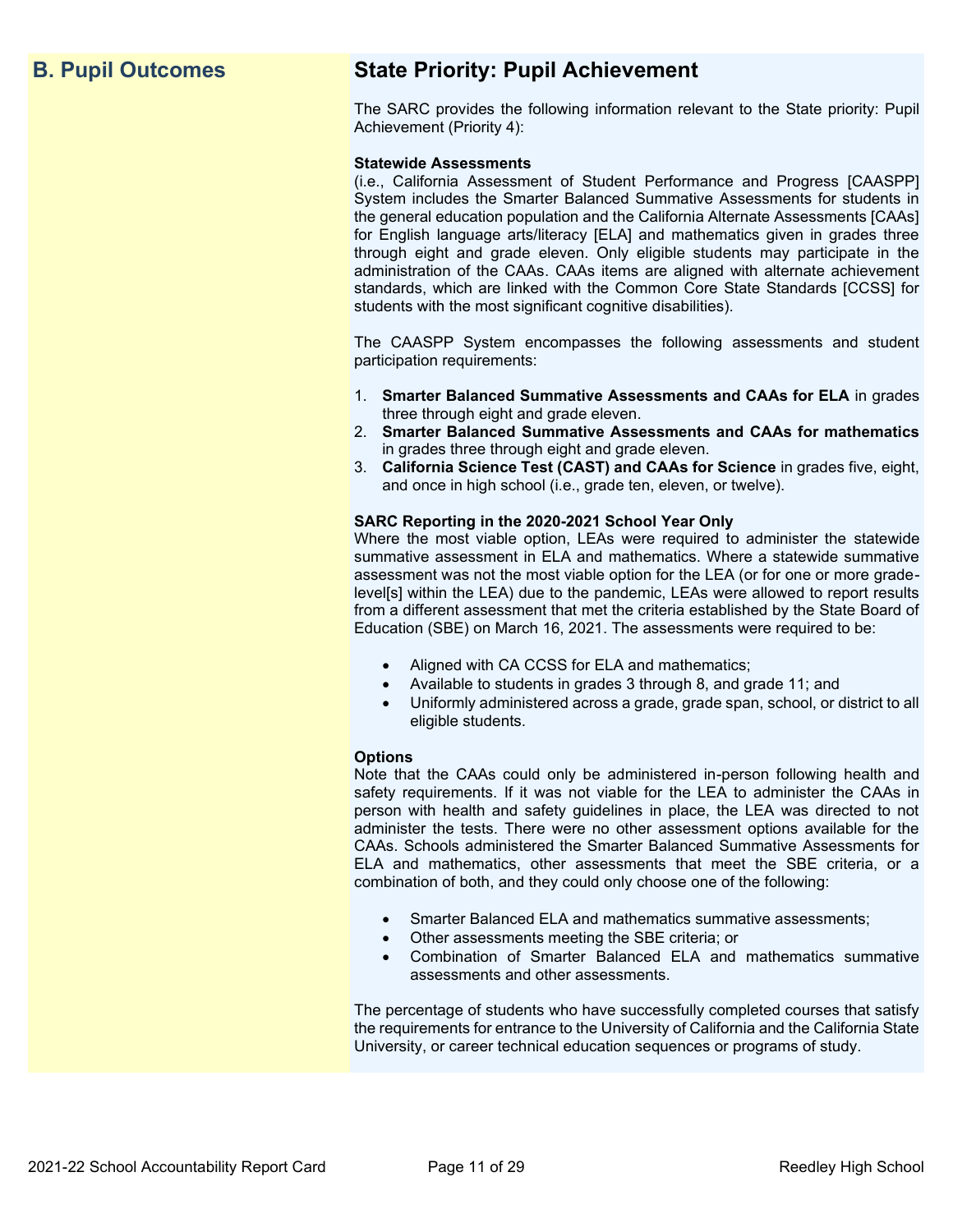#### **Percentage of Students Meeting or Exceeding the State Standard on CAASPP**

This table displays CAASPP test results in ELA and mathematics for all students grades three through eight and grade eleven taking and completing a state-administered assessment.

The 2019-2020 data cells with N/A values indicate that the 2019-2020 data are not available due to the COVID-19 pandemic and resulting summative test suspension. The Executive Order N-30-20 was issued which waived the assessment, accountability, and reporting requirements for the 2019-2020 school year.

The 2020-2021 data cells have N/A values because these data are not comparable to other year data due to the COVID-19 pandemic during the 2020-2021 school year. Where the CAASPP assessments in ELA and/or mathematics is not the most viable option, the LEAs were allowed to administer local assessments. Therefore, the 2020-2021 data between school years for the school, district, state are not an accurate comparison. As such, it is inappropriate to compare results of the 2020-2021 school year to other school years.

| Subject                                                              | <b>School</b><br>2019-20 | <b>School</b><br>2020-21 | <b>District</b><br>2019-20 | <b>District</b><br>2020-21 | <b>State</b><br>2019-20 | <b>State</b><br>2020-21 |
|----------------------------------------------------------------------|--------------------------|--------------------------|----------------------------|----------------------------|-------------------------|-------------------------|
| <b>English Language Arts/Literacy</b><br>$\left($ grades 3-8 and 11) | N/A                      | N/A                      | N/A                        | N/A                        | N/A                     | N/A                     |
| <b>Mathematics</b><br>$(grades 3-8 and 11)$                          | N/A                      | N/A                      | N/A                        | N/A                        | N/A                     | N/A                     |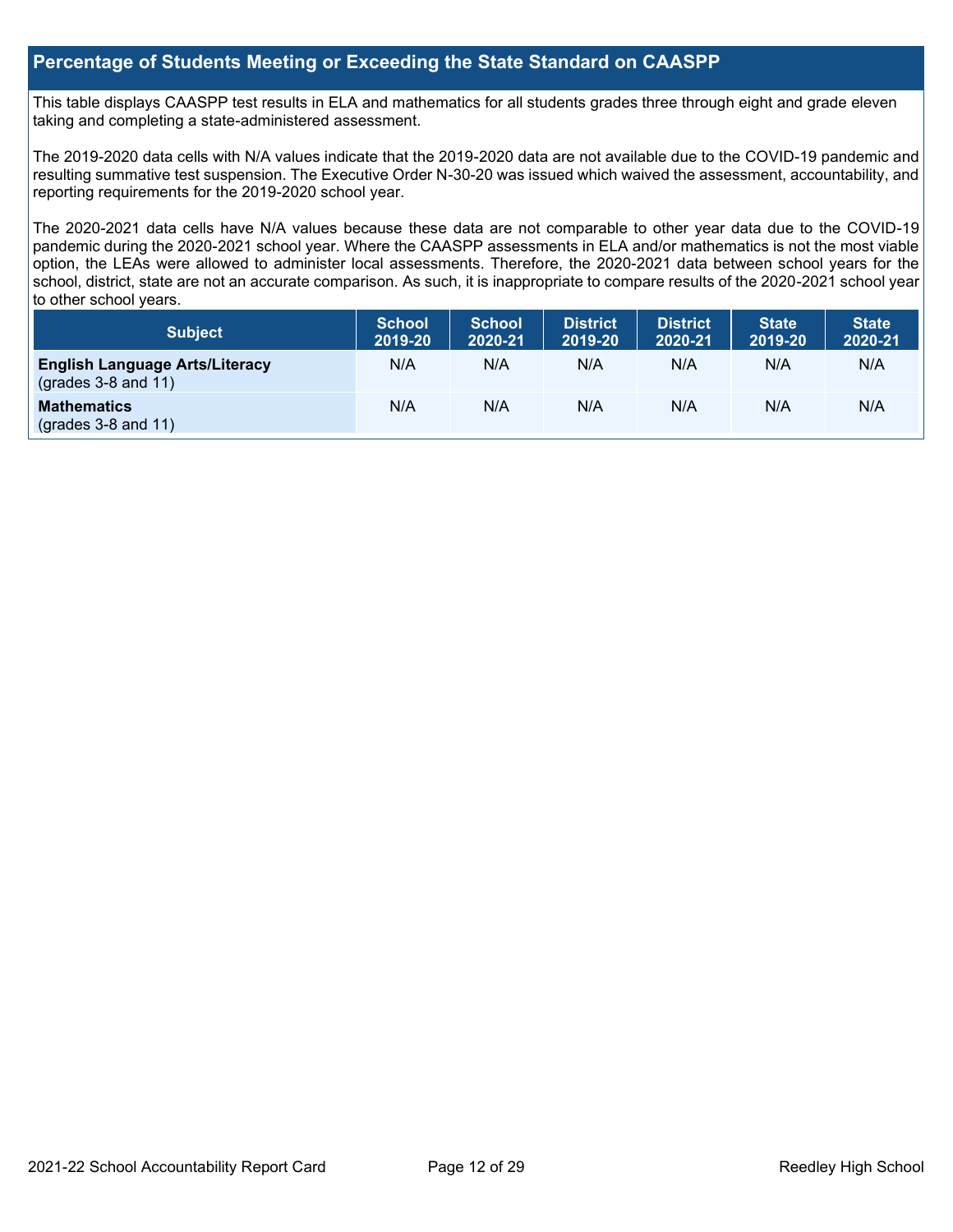#### **2020-21 CAASPP Test Results in ELA by Student Group**

This table displays CAASPP test results in ELA by student group for students grades three through eight and grade eleven taking and completing a state-administered assessment. The CDE will populate this table for schools in cases where the school administered the CAASPP assessment. In cases where the school administered a local assessment instead of CAASPP, the CDE will populate this table with "NT" values, meaning this school did not test students using the CAASPP. See the local assessment(s) table for more information.

| <b>CAASPP</b><br><b>Student Groups</b>               | <b>CAASPP</b><br><b>Total</b><br><b>Enrollment</b> | <b>CAASPP</b><br><b>Number</b><br><b>Tested</b> | <b>CAASPP</b><br><b>Percent</b><br><b>Tested</b> | <b>CAASPP</b><br><b>Percent</b><br><b>Not Tested</b> | <b>CAASPP</b><br><b>Percent</b><br><b>Met or</b><br><b>Exceeded</b> |
|------------------------------------------------------|----------------------------------------------------|-------------------------------------------------|--------------------------------------------------|------------------------------------------------------|---------------------------------------------------------------------|
| <b>All Students</b>                                  | 390                                                | 380                                             | 97.44                                            | 2.56                                                 | 69.21                                                               |
| <b>Female</b>                                        | 209                                                | 203                                             | 97.13                                            | 2.87                                                 | 71.92                                                               |
| <b>Male</b>                                          | 181                                                | 177                                             | 97.79                                            | 2.21                                                 | 66.1                                                                |
| American Indian or Alaska Native                     | $\qquad \qquad -$                                  | $\overline{\phantom{a}}$                        | --                                               | $-$                                                  | --                                                                  |
| <b>Asian</b>                                         |                                                    | $\qquad \qquad -$                               |                                                  |                                                      | --                                                                  |
| <b>Black or African American</b>                     | $\qquad \qquad -$                                  | $\overline{\phantom{m}}$                        | --                                               | $\sim$                                               | --                                                                  |
| <b>Filipino</b>                                      | --                                                 | --                                              | --                                               | --                                                   | --                                                                  |
| <b>Hispanic or Latino</b>                            | 351                                                | 344                                             | 98.01                                            | 1.99                                                 | 68.02                                                               |
| Native Hawaiian or Pacific Islander                  | $\mathbf 0$                                        | $\mathbf 0$                                     | $\Omega$                                         | $\mathbf{0}$                                         | $\mathbf 0$                                                         |
| <b>Two or More Races</b>                             | --                                                 | $\overline{\phantom{a}}$                        | --                                               | --                                                   | --                                                                  |
| <b>White</b>                                         | 27                                                 | 25                                              | 92.59                                            | 7.41                                                 | 84                                                                  |
| <b>English Learners</b>                              | 25                                                 | 23                                              | 92                                               | 8                                                    | 8.7                                                                 |
| <b>Foster Youth</b>                                  | --                                                 | $\overline{\phantom{a}}$                        | $-$                                              | --                                                   | --                                                                  |
| <b>Homeless</b>                                      | $\Omega$                                           | $\mathbf 0$                                     | $\mathbf{0}$                                     | $\mathbf{0}$                                         | $\mathbf 0$                                                         |
| <b>Military</b>                                      | $\mathbf 0$                                        | $\pmb{0}$                                       | 0                                                | 0                                                    | 0                                                                   |
| <b>Socioeconomically Disadvantaged</b>               | 310                                                | 302                                             | 97.42                                            | 2.58                                                 | 66.23                                                               |
| <b>Students Receiving Migrant Education Services</b> | 18                                                 | 17                                              | 94.44                                            | 5.56                                                 | 47.06                                                               |
| <b>Students with Disabilities</b>                    | 23                                                 | 23                                              | 100                                              | 0                                                    | 21.74                                                               |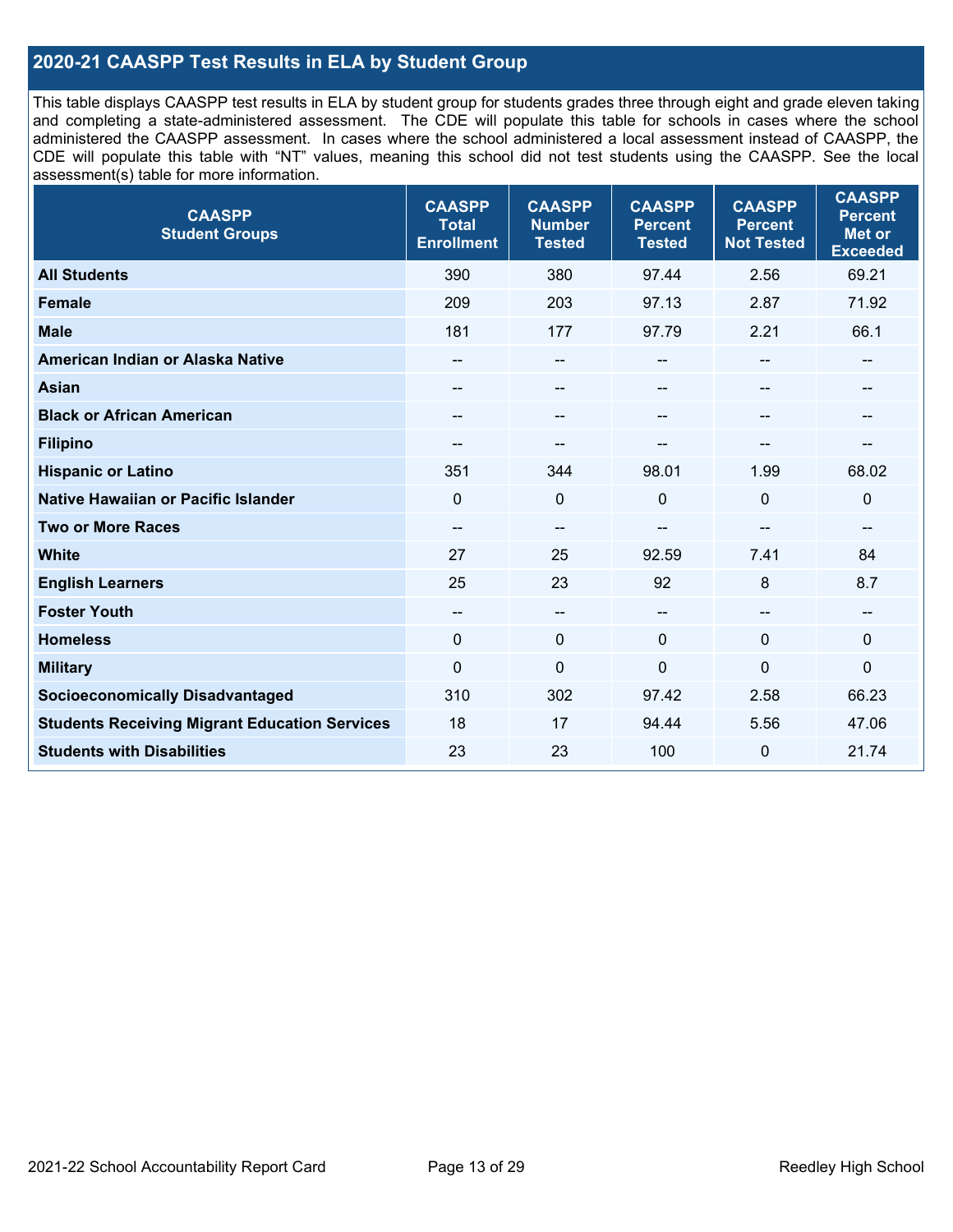#### **2020-21 CAASPP Test Results in Math by Student Group**

This table displays CAASPP test results in Math by student group for students grades three through eight and grade eleven taking and completing a state-administered assessment. The CDE will populate this table for schools in cases where the school administered the CAASPP assessment. In cases where the school administered a local assessment instead of CAASPP, the CDE will populate this table with "NT" values, meaning this school did not test students using the CAASPP. See the local assessment(s) table for more information.

| <b>CAASPP</b><br><b>Student Groups</b>               | <b>CAASPP</b><br><b>Total</b><br><b>Enrollment</b> | <b>CAASPP</b><br><b>Number</b><br><b>Tested</b> | <b>CAASPP</b><br><b>Percent</b><br><b>Tested</b> | <b>CAASPP</b><br><b>Percent</b><br><b>Not Tested</b> | <b>CAASPP</b><br><b>Percent</b><br><b>Met or</b><br><b>Exceeded</b> |
|------------------------------------------------------|----------------------------------------------------|-------------------------------------------------|--------------------------------------------------|------------------------------------------------------|---------------------------------------------------------------------|
| <b>All Students</b>                                  | 389                                                | 378                                             | 97.17                                            | 2.83                                                 | 31.22                                                               |
| <b>Female</b>                                        | 209                                                | 202                                             | 96.65                                            | 3.35                                                 | 29.21                                                               |
| <b>Male</b>                                          | 180                                                | 176                                             | 97.78                                            | 2.22                                                 | 33.52                                                               |
| American Indian or Alaska Native                     | $\qquad \qquad -$                                  | $\qquad \qquad -$                               | --                                               | $\overline{\phantom{a}}$                             | $\hspace{0.05cm}$                                                   |
| <b>Asian</b>                                         | $- -$                                              | --                                              | --                                               | --                                                   | $\sim$                                                              |
| <b>Black or African American</b>                     | --                                                 | --                                              | --                                               |                                                      | --                                                                  |
| <b>Filipino</b>                                      | --                                                 | --                                              |                                                  |                                                      |                                                                     |
| <b>Hispanic or Latino</b>                            | 350                                                | 342                                             | 97.71                                            | 2.29                                                 | 30.12                                                               |
| Native Hawaiian or Pacific Islander                  | $\Omega$                                           | 0                                               | $\mathbf 0$                                      | $\overline{0}$                                       | $\mathbf 0$                                                         |
| <b>Two or More Races</b>                             | $\qquad \qquad -$                                  | --                                              | --                                               | --                                                   | $\overline{\phantom{a}}$                                            |
| <b>White</b>                                         | 27                                                 | 25                                              | 92.59                                            | 7.41                                                 | 48.00                                                               |
| <b>English Learners</b>                              | 25                                                 | 23                                              | 92.00                                            | 8.00                                                 | 8.70                                                                |
| <b>Foster Youth</b>                                  | $\qquad \qquad -$                                  | --                                              | --                                               | --                                                   | --                                                                  |
| <b>Homeless</b>                                      | $\mathbf 0$                                        | 0                                               | $\mathbf 0$                                      | $\Omega$                                             | $\mathbf 0$                                                         |
| <b>Military</b>                                      | $\mathbf{0}$                                       | 0                                               | $\mathbf 0$                                      | $\mathbf{0}$                                         | 0                                                                   |
| <b>Socioeconomically Disadvantaged</b>               | 310                                                | 301                                             | 97.10                                            | 2.90                                                 | 26.91                                                               |
| <b>Students Receiving Migrant Education Services</b> | 18                                                 | 17                                              | 94.44                                            | 5.56                                                 | 29.41                                                               |
| <b>Students with Disabilities</b>                    | 23                                                 | 23                                              | 100.00                                           | 0.00                                                 | 0.00                                                                |

#### **2020-21 Local Assessment Test Results in ELA by Student Group**

This table displays Local Assessment test results in ELA by student group for students grades three through eight and grade eleven. LEAs/schools will populate this table for schools in cases where the school administered a local assessment. In cases where the school administered the CAASPP assessment, LEAs/schools will populate this table with "N/A" values in all cells, meaning this table is Not Applicable for this school.

| N/A<br><b>Student Groups</b>     | N/A<br><b>Total</b><br><b>Enrollment</b> | N/A<br><b>Number</b><br><b>Tested</b> | N/A<br><b>Percent</b><br><b>Tested</b> | N/A<br>Percent<br><b>Not Tested</b> | N/A<br><b>Percent</b><br><b>At or Above</b><br><b>Grade Level</b> |
|----------------------------------|------------------------------------------|---------------------------------------|----------------------------------------|-------------------------------------|-------------------------------------------------------------------|
| <b>All Students</b>              | N/A                                      | N/A                                   | N/A                                    | N/A                                 | N/A                                                               |
| Female                           | N/A                                      | N/A                                   | N/A                                    | N/A                                 | N/A                                                               |
| <b>Male</b>                      | N/A                                      | N/A                                   | N/A                                    | N/A                                 | N/A                                                               |
| American Indian or Alaska Native | N/A                                      | N/A                                   | N/A                                    | N/A                                 | N/A                                                               |
| <b>Asian</b>                     | N/A                                      | N/A                                   | N/A                                    | N/A                                 | N/A                                                               |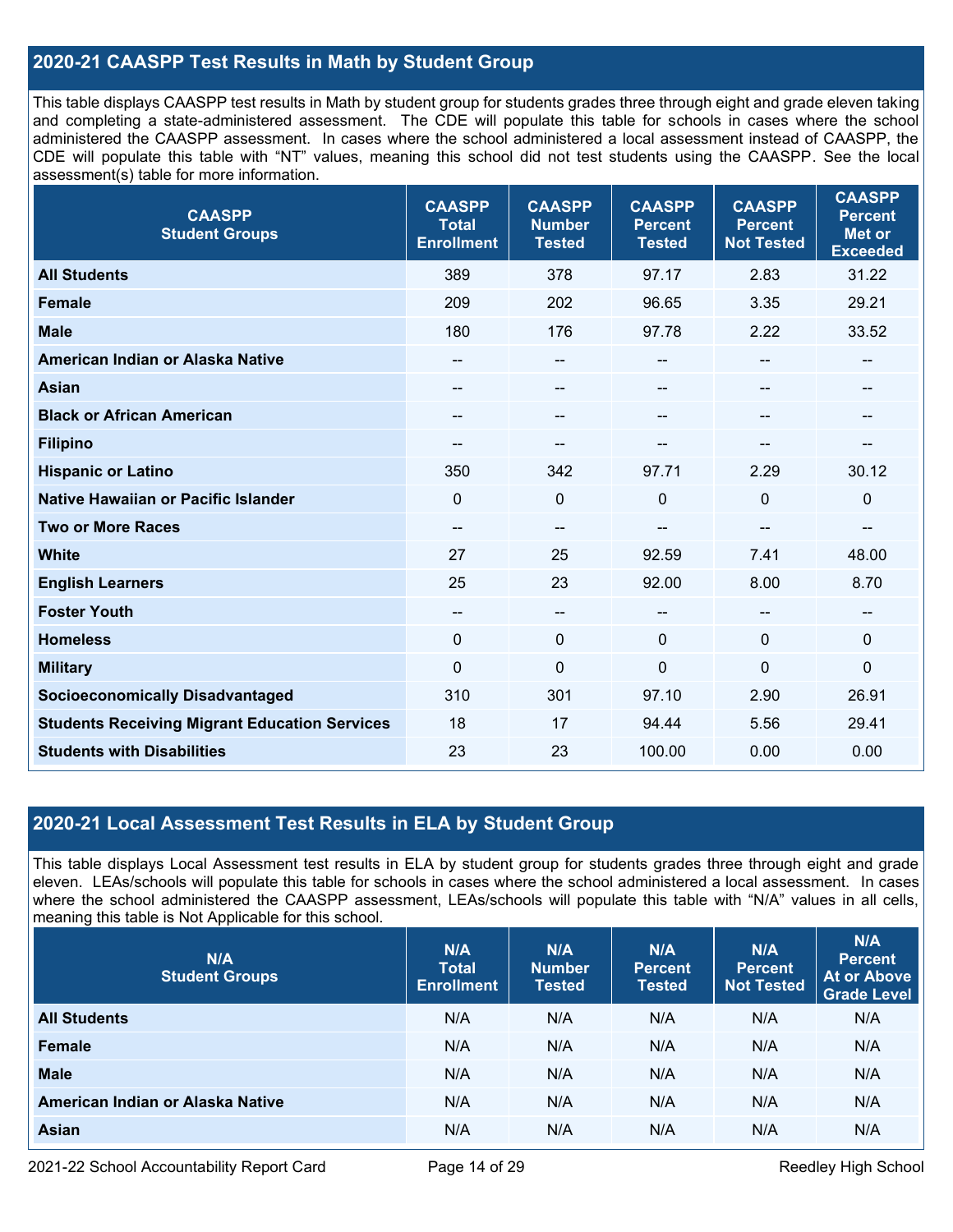| <b>Black or African American</b>                                                           | N/A | N/A | N/A | N/A | N/A |
|--------------------------------------------------------------------------------------------|-----|-----|-----|-----|-----|
| <b>Filipino</b>                                                                            | N/A | N/A | N/A | N/A | N/A |
| <b>Hispanic or Latino</b>                                                                  | N/A | N/A | N/A | N/A | N/A |
| Native Hawaiian or Pacific Islander                                                        | N/A | N/A | N/A | N/A | N/A |
| <b>Two or More Races</b>                                                                   | N/A | N/A | N/A | N/A | N/A |
| <b>White</b>                                                                               | N/A | N/A | N/A | N/A | N/A |
| <b>English Learners</b>                                                                    | N/A | N/A | N/A | N/A | N/A |
| <b>Foster Youth</b>                                                                        | N/A | N/A | N/A | N/A | N/A |
| <b>Homeless</b>                                                                            | N/A | N/A | N/A | N/A | N/A |
| <b>Military</b>                                                                            | N/A | N/A | N/A | N/A | N/A |
| <b>Socioeconomically Disadvantaged</b>                                                     | N/A | N/A | N/A | N/A | N/A |
| <b>Students Receiving Migrant Education Services</b>                                       | N/A | N/A | N/A | N/A | N/A |
| <b>Students with Disabilities</b>                                                          | N/A | N/A | N/A | N/A | N/A |
| *At or above the grade-level standard in the context of the local assessment administered. |     |     |     |     |     |

### **2020-21 Local Assessment Test Results in Math by Student Group**

This table displays Local Assessment test results in Math by student group for students grades three through eight and grade eleven. LEAs/schools will populate this table for schools in cases where the school administered a local assessment. In cases where the school administered the CAASPP assessment, LEAs/schools will populate this table with "N/A" values in all cells, meaning this table is Not Applicable for this school.

| N/A<br><b>Student Groups</b>                         | N/A<br><b>Total</b><br><b>Enrollment</b> | N/A<br><b>Number</b><br><b>Tested</b> | N/A<br><b>Percent</b><br><b>Tested</b> | N/A<br><b>Percent</b><br><b>Not Tested</b> | N/A<br><b>Percent</b><br><b>At or Above</b><br><b>Grade Level</b> |
|------------------------------------------------------|------------------------------------------|---------------------------------------|----------------------------------------|--------------------------------------------|-------------------------------------------------------------------|
| <b>All Students</b>                                  | N/A                                      | N/A                                   | N/A                                    | N/A                                        | N/A                                                               |
| <b>Female</b>                                        | N/A                                      | N/A                                   | N/A                                    | N/A                                        | N/A                                                               |
| <b>Male</b>                                          | N/A                                      | N/A                                   | N/A                                    | N/A                                        | N/A                                                               |
| American Indian or Alaska Native                     | N/A                                      | N/A                                   | N/A                                    | N/A                                        | N/A                                                               |
| <b>Asian</b>                                         | N/A                                      | N/A                                   | N/A                                    | N/A                                        | N/A                                                               |
| <b>Black or African American</b>                     | N/A                                      | N/A                                   | N/A                                    | N/A                                        | N/A                                                               |
| <b>Filipino</b>                                      | N/A                                      | N/A                                   | N/A                                    | N/A                                        | N/A                                                               |
| <b>Hispanic or Latino</b>                            | N/A                                      | N/A                                   | N/A                                    | N/A                                        | N/A                                                               |
| Native Hawaiian or Pacific Islander                  | N/A                                      | N/A                                   | N/A                                    | N/A                                        | N/A                                                               |
| <b>Two or More Races</b>                             | N/A                                      | N/A                                   | N/A                                    | N/A                                        | N/A                                                               |
| <b>White</b>                                         | N/A                                      | N/A                                   | N/A                                    | N/A                                        | N/A                                                               |
| <b>English Learners</b>                              | N/A                                      | N/A                                   | N/A                                    | N/A                                        | N/A                                                               |
| <b>Foster Youth</b>                                  | N/A                                      | N/A                                   | N/A                                    | N/A                                        | N/A                                                               |
| <b>Homeless</b>                                      | N/A                                      | N/A                                   | N/A                                    | N/A                                        | N/A                                                               |
| <b>Military</b>                                      | N/A                                      | N/A                                   | N/A                                    | N/A                                        | N/A                                                               |
| <b>Socioeconomically Disadvantaged</b>               | N/A                                      | N/A                                   | N/A                                    | N/A                                        | N/A                                                               |
| <b>Students Receiving Migrant Education Services</b> | N/A                                      | N/A                                   | N/A                                    | N/A                                        | N/A                                                               |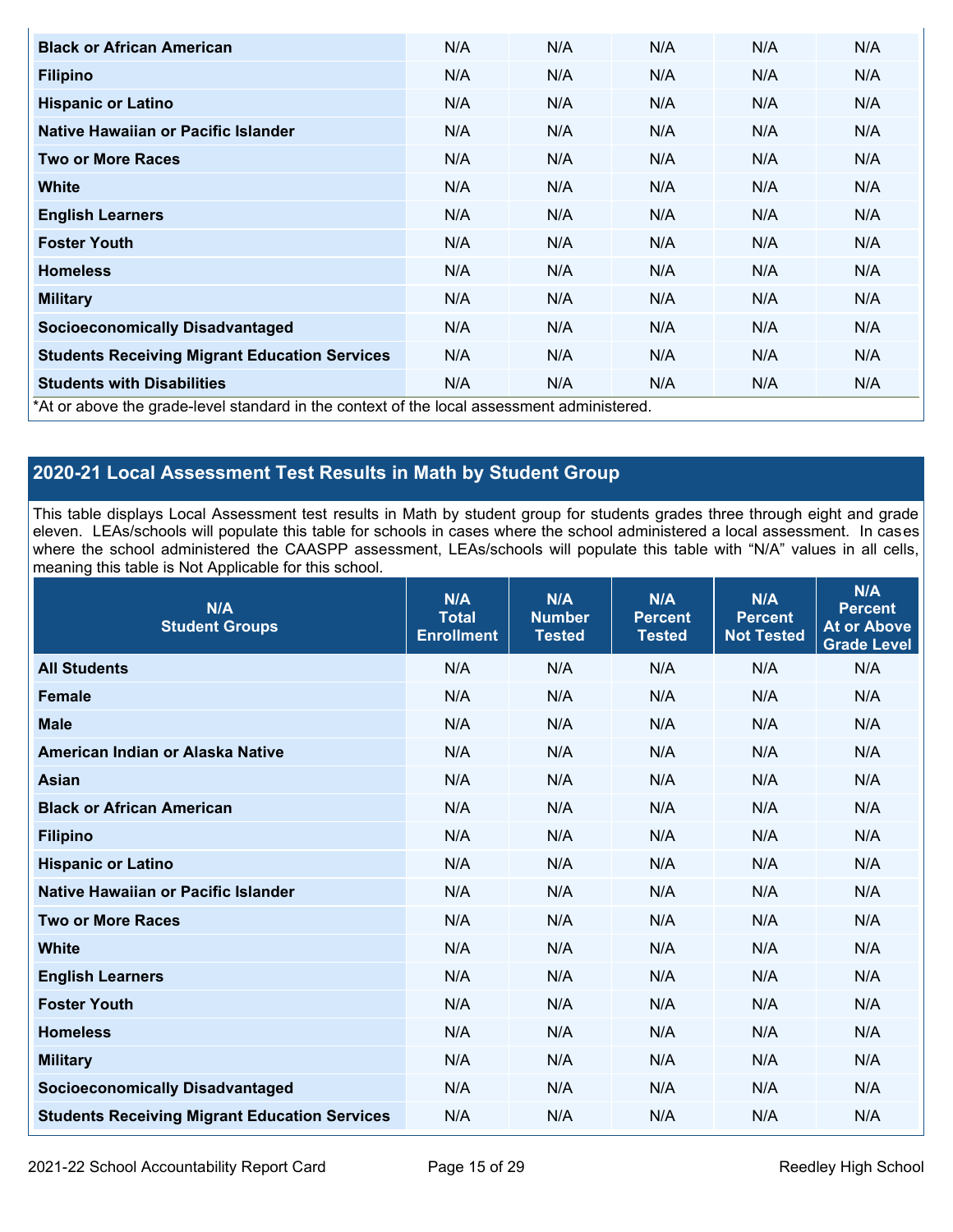| <b>Students with Disabilities</b>                                                           | N/A | N/A | N/A | N/A | N/A |  |
|---------------------------------------------------------------------------------------------|-----|-----|-----|-----|-----|--|
| *At as above the escale level standard in the context of the local accordinate admissioned. |     |     |     |     |     |  |

\*At or above the grade-level standard in the context of the local assessment administered.

#### **CAASPP Test Results in Science for All Students**

This table displays the percentage of all students grades five, eight, and High School meeting or exceeding the State Standard.

The 2019-2020 data cells with N/A values indicate that the 2019-2020 data are not available due to the COVID-19 pandemic and resulting summative testing suspension. The Executive Order N-30-20 was issued which waived the assessment, accountability, and reporting requirements for the 2019-2020 school year.

For any 2020-2021 data cells with N/T values indicate that this school did not test students using the CAASPP Science.

| <b>Subject</b>                                  | <b>School</b> | <b>School</b> | <b>District</b> | District | <b>State</b> | <b>State</b> |
|-------------------------------------------------|---------------|---------------|-----------------|----------|--------------|--------------|
|                                                 | 2019-20       | 2020-21       | 2019-20         | 2020-21  | 2019-20      | 2020-21      |
| <b>Science</b><br>(grades 5, 8 and high school) | N/A           | ΝT            | N/A             | NT       | N/A          | 28.72        |

#### **2020-21 CAASPP Test Results in Science by Student Group**

This table displays CAASPP test results in Science by student group for students grades five, eight, and High School. For any data cells with N/T values indicate that this school did not test students using the CAASPP Science.

| <b>Student Group</b>                                 | <b>Total</b><br><b>Enrollment</b> | <b>Number</b><br><b>Tested</b> | <b>Percent</b><br><b>Tested</b> | <b>Percent</b><br><b>Not Tested</b> | <b>Percent</b><br><b>Met or</b><br><b>Exceeded</b> |
|------------------------------------------------------|-----------------------------------|--------------------------------|---------------------------------|-------------------------------------|----------------------------------------------------|
| <b>All Students</b>                                  | 707                               | <b>NT</b>                      | <b>NT</b>                       | <b>NT</b>                           | <b>NT</b>                                          |
| <b>Female</b>                                        | 365                               | <b>NT</b>                      | <b>NT</b>                       | <b>NT</b>                           | <b>NT</b>                                          |
| <b>Male</b>                                          | 342                               | <b>NT</b>                      | <b>NT</b>                       | <b>NT</b>                           | <b>NT</b>                                          |
| American Indian or Alaska Native                     | $\sim$                            | <b>NT</b>                      | <b>NT</b>                       | <b>NT</b>                           | <b>NT</b>                                          |
| <b>Asian</b>                                         | --                                | <b>NT</b>                      | <b>NT</b>                       | <b>NT</b>                           | <b>NT</b>                                          |
| <b>Black or African American</b>                     | --                                | <b>NT</b>                      | <b>NT</b>                       | <b>NT</b>                           | <b>NT</b>                                          |
| <b>Filipino</b>                                      | 12                                | <b>NT</b>                      | <b>NT</b>                       | <b>NT</b>                           | <b>NT</b>                                          |
| <b>Hispanic or Latino</b>                            | 613                               | <b>NT</b>                      | <b>NT</b>                       | <b>NT</b>                           | <b>NT</b>                                          |
| Native Hawaiian or Pacific Islander                  | 0                                 | $\mathbf 0$                    | $\mathbf{0}$                    | $\overline{0}$                      | $\mathbf 0$                                        |
| <b>Two or More Races</b>                             | --                                | <b>NT</b>                      | <b>NT</b>                       | <b>NT</b>                           | <b>NT</b>                                          |
| <b>White</b>                                         | 62                                | <b>NT</b>                      | <b>NT</b>                       | <b>NT</b>                           | <b>NT</b>                                          |
| <b>English Learners</b>                              | 36                                | <b>NT</b>                      | <b>NT</b>                       | <b>NT</b>                           | <b>NT</b>                                          |
| <b>Foster Youth</b>                                  | --                                | <b>NT</b>                      | <b>NT</b>                       | <b>NT</b>                           | <b>NT</b>                                          |
| <b>Homeless</b>                                      | 0                                 | $\mathbf 0$                    | $\mathbf 0$                     | 0                                   | $\mathbf 0$                                        |
| <b>Military</b>                                      | $\Omega$                          | 0                              | $\mathbf{0}$                    | $\Omega$                            | $\mathbf 0$                                        |
| <b>Socioeconomically Disadvantaged</b>               | 552                               | <b>NT</b>                      | <b>NT</b>                       | <b>NT</b>                           | <b>NT</b>                                          |
| <b>Students Receiving Migrant Education Services</b> | 30                                | <b>NT</b>                      | <b>NT</b>                       | <b>NT</b>                           | <b>NT</b>                                          |
| <b>Students with Disabilities</b>                    | 33                                | <b>NT</b>                      | <b>NT</b>                       | <b>NT</b>                           | <b>NT</b>                                          |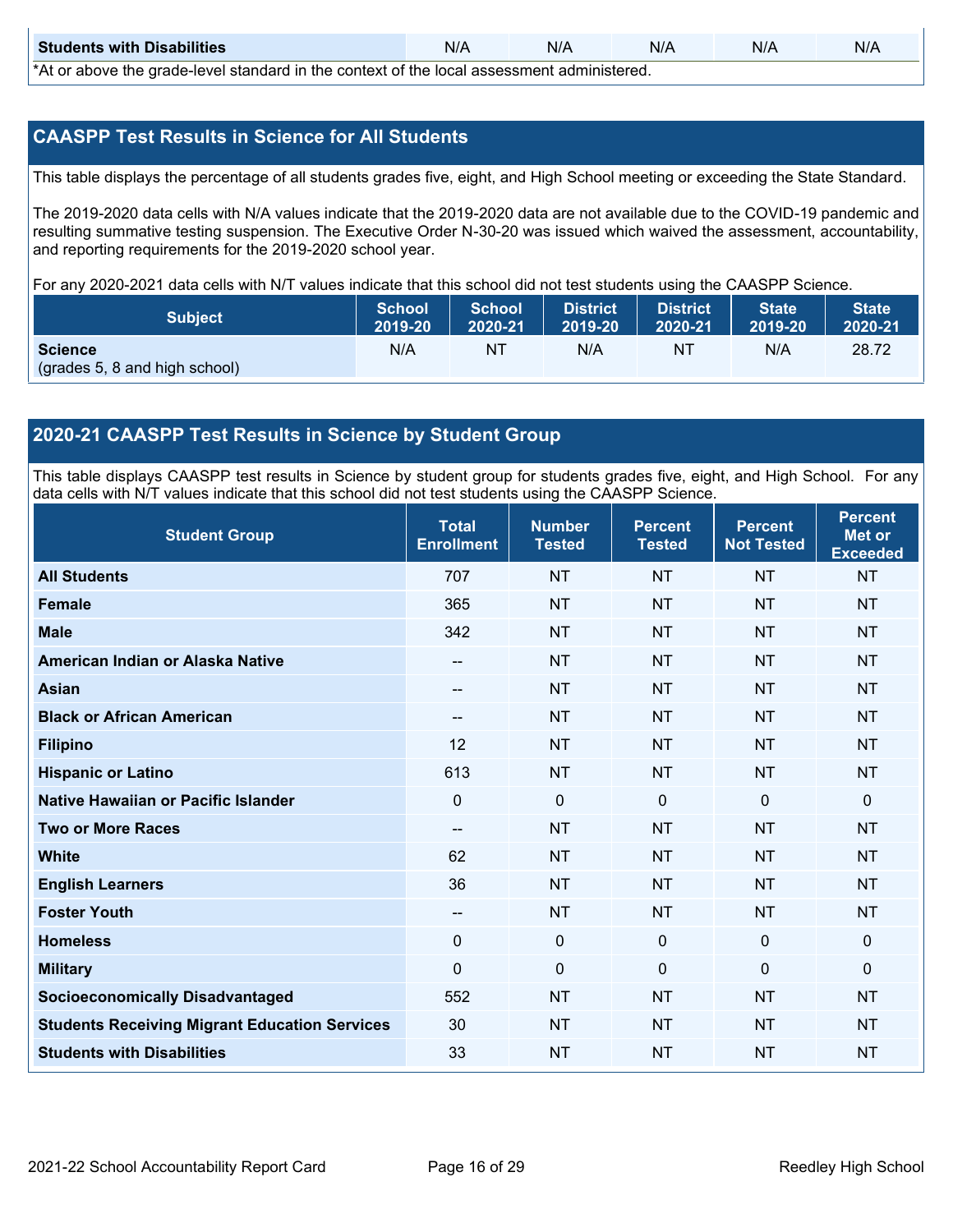#### **2020-21 Career Technical Education Programs**

The following courses are offered at RHS: Marketing, Sales, and Service - Introduction to Technology, Desktop Publishing and Web Design, Web Design Economics of Business and the Legal System, Virtual Enterprise Hospitality, Tourism and Rec Career - Foods and Nutrition, Pastry and Baking Education, Child Dev., Family Services - Living Well, Family Living, Child Development, On Your Own Architecture and Structural Engineering - Computer-Aided Drafting, Architectural Drawing and Design 1 & 2, Special Projects Architectural Engineering and Design - Computer Aided Drafting, Architectural Drawing & Design 1 & 2, Mechanical Drawing 2, Special Project CAD, Special Project Architectural Drawing & Design Cabinet-Making & Wood Products - Woods 1 - 4, Construction Technology Vehicle Maintenance, Service & Repair - Power Mechanics, Autos 1- 4 Arts, Media, & Entertainment Technology, Health Science & Medical Technology

#### **2020-21 Career Technical Education (CTE) Participation**

| <b>Measure</b>                                                                                                                    | <b>CTE Program Participation</b> |
|-----------------------------------------------------------------------------------------------------------------------------------|----------------------------------|
| Number of Pupils Participating in CTE                                                                                             | 1.088                            |
| Percent of Pupils that Complete a CTE Program and Earn a High School Diploma                                                      | 56.5                             |
| Percent of CTE Courses that are Sequenced or Articulated Between the School and<br><b>Institutions of Postsecondary Education</b> | 74.4                             |

#### **Course Enrollment/Completion**

This table displays the course enrollment/completion of University of California (UC) and/or California State University (CSU) admission requirements.

| UC/CSU Course Measure                                                       | <b>Percent</b> |
|-----------------------------------------------------------------------------|----------------|
| 2020-2021 Pupils Enrolled in Courses Required for UC/CSU Admission          | 99.66          |
| 2019-2020 Graduates Who Completed All Courses Required for UC/CSU Admission | 57.4           |

### **B. Pupil Outcomes State Priority: Other Pupil Outcomes**

The SARC provides the following information relevant to the State priority: Other Pupil Outcomes (Priority 8): Pupil outcomes in the subject area of physical education.

#### **2020-21 California Physical Fitness Test Results**

Due to the COVID-19 crisis, the Physical Fitness Test was suspended during the 2020-2021 school year and therefore no data are reported and each cell in this table is populated with "N/A."

| <b>Grade Level</b> | <b>Four of Six Fitness Standards</b> | <b>Five of Six Fitness Standards</b> | Percentage of Students Meeting   Percentage of Students Meeting   Percentage of Students Meeting<br><b>Six of Six Fitness Standards</b> |
|--------------------|--------------------------------------|--------------------------------------|-----------------------------------------------------------------------------------------------------------------------------------------|
| Grade 5            | N/A                                  | N/A                                  | N/A                                                                                                                                     |
| Grade 7            | N/A                                  | N/A                                  | N/A                                                                                                                                     |
| Grade 9            | N/A                                  | N/A                                  | N/A                                                                                                                                     |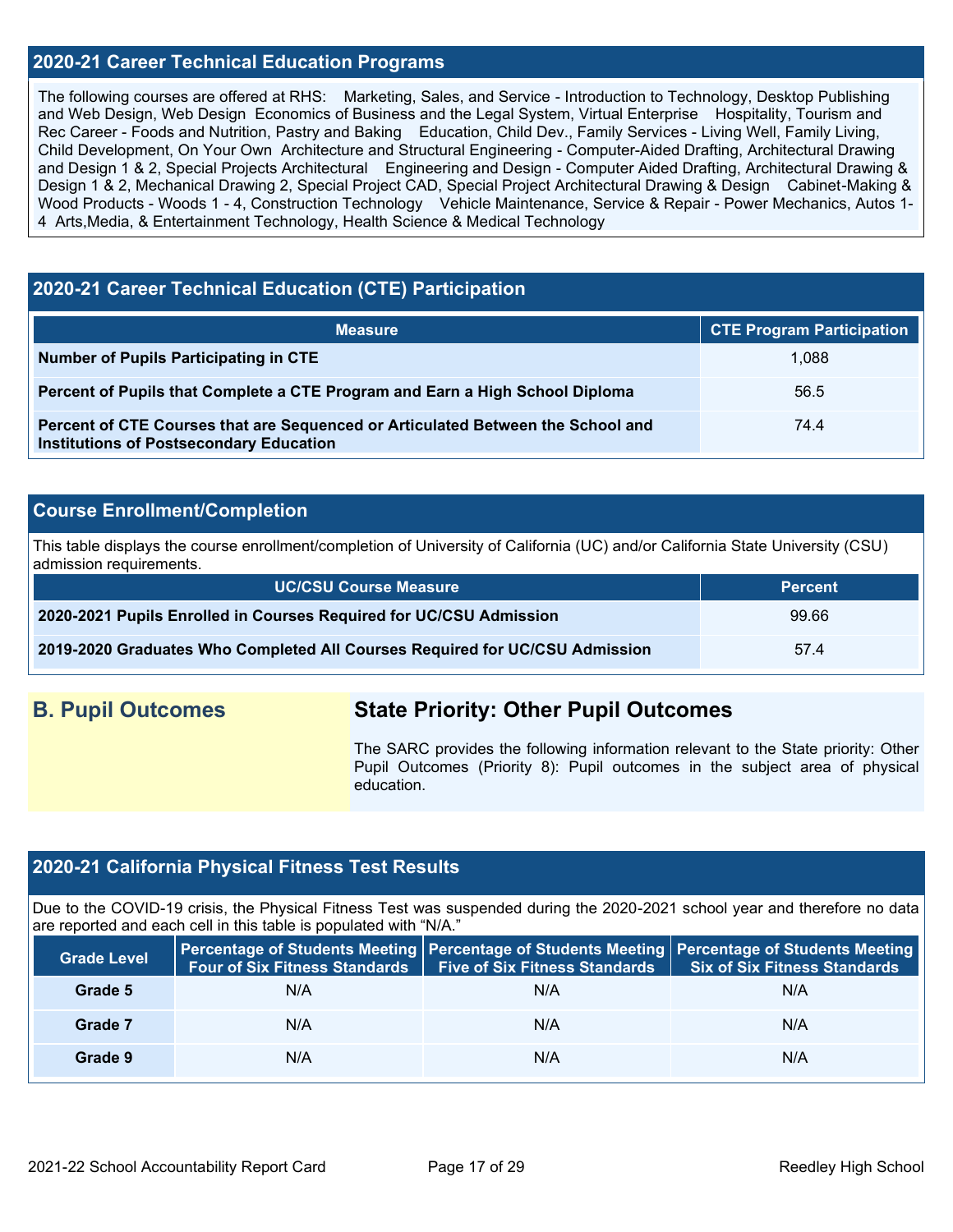### **C. Engagement State Priority: Parental Involvement**

The SARC provides the following information relevant to the State priority: Parental Involvement (Priority 3): Efforts the school district makes to seek parent input in making decisions regarding the school district and at each school site.

#### **2021-22 Opportunities for Parental Involvement**

Parent involvement and communication are essential to our school success. Reedley High School continually strives to involve parents by exchanging information that helps parents understand and support school programs and by providing opportunities for parent participation in school activities.

There are numerous and varied opportunities for parent involvement. Parents attend school functions and parent visitation days, participate in parent-teacher conferences, volunteer in classrooms, assist as coaches, and chaperone field trips. Parents may also serve on advisory committees and leadership teams, including the Parent Information Nights, English Learners Advisory Council (ELAC),School Site Council (SSC), and various booster clubs. Parents are given the opportunity to participate in programs such as Parent Institute for Quality Education (PIQE), RHS Parent Academies and Pirate Family Workshops.

Home and school communication is enhanced through parent-teacher conferences, the student/parent handbook, the school website, student report cards, Peachjar (email notifications), Parent Square (text message notifications and automated phone dialer), and the Mid Valley Times Newspaper.

Parents who would like more information on how to become involved may contact Principal, John Ahlin at 559.305.7100.

## **C. Engagement State Priority: Pupil Engagement**

The SARC provides the following information relevant to the State priority: Pupil Engagement (Priority 5):

- High school dropout rates;
- High school graduation rates; and
- Chronic Absenteeism

### **Dropout Rate and Graduation Rate (Four-Year Cohort Rate)**

| <b>Indicator</b>       | <b>School</b><br>12018-19 | <b>School</b><br>2019-20 | <b>School</b><br>2020-21 | <b>District</b><br>2018-19 | District<br>2019-20 | <b>District</b><br>2020-21 | State<br>2018-19 | <b>State</b><br>2019-20 | <b>State</b><br>$2020 - 21$ |
|------------------------|---------------------------|--------------------------|--------------------------|----------------------------|---------------------|----------------------------|------------------|-------------------------|-----------------------------|
| <b>Dropout Rate</b>    | 1.5                       | 0.3                      | 1.5                      | 2.1                        | 1.6                 | 2.2                        | 9.0              | 8.9                     | 9.4                         |
| <b>Graduation Rate</b> | 97.0                      | 98.2                     | 90.7                     | 83.8                       | 89.4                | 81.3                       | 84.5             | 84.2                    | 83.6                        |

#### **2020-21 Graduation Rate by Student Group (Four-Year Cohort Rate)**

This table displays the 2020-21 graduation rate by student group. For information on the Four-Year Adjusted Cohort Graduation Rate (ACGR), visit the CDE Adjusted Cohort Graduation Rate web page at [www.cde.ca.gov/ds/ad/acgrinfo.asp.](http://www.cde.ca.gov/ds/ad/acgrinfo.asp)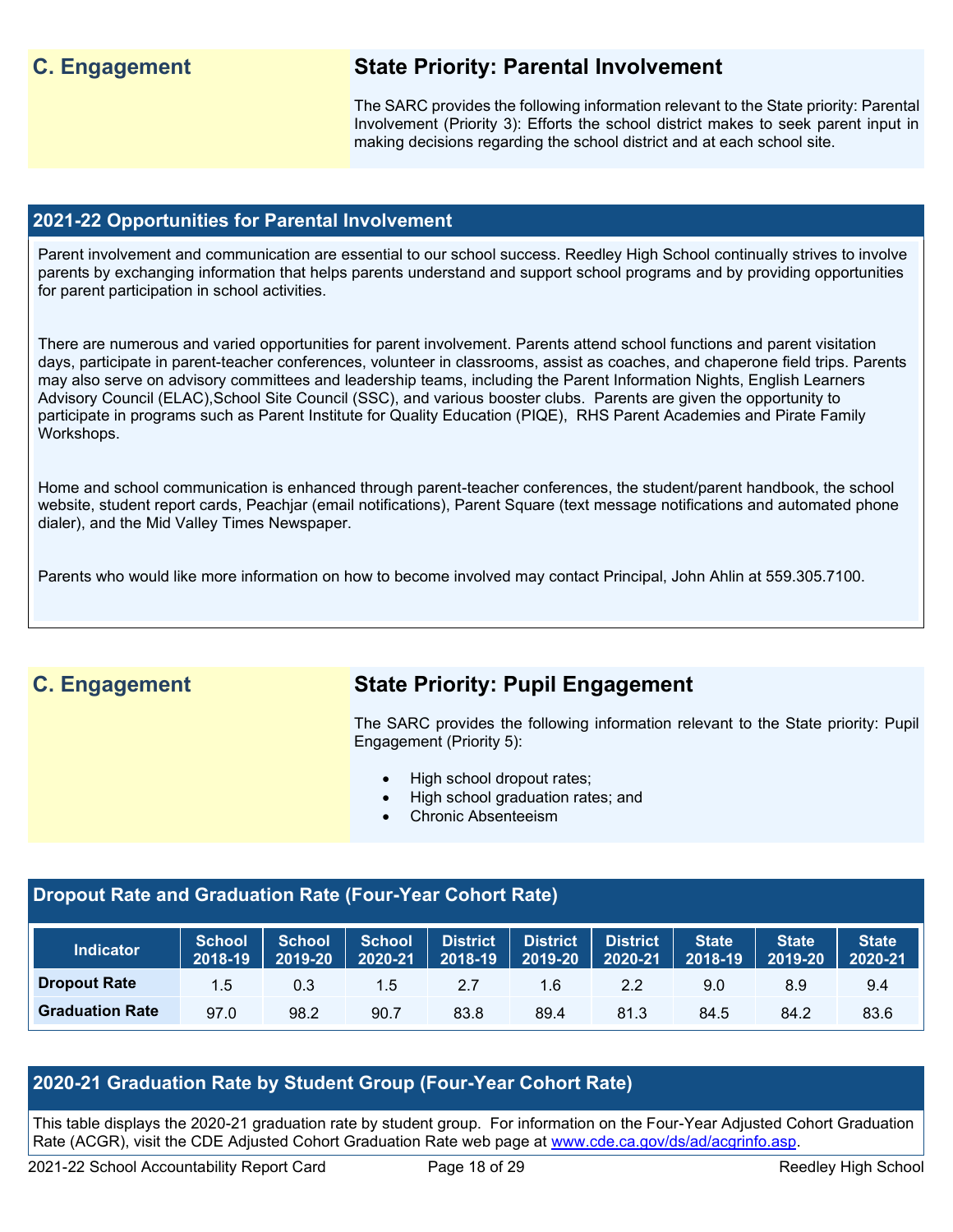| <b>Student Group</b>                                 | <b>Number of</b><br><b>Students in Cohort</b> | <b>Number of</b><br><b>Cohort Graduates</b> | <b>Cohort</b><br><b>Graduation Rate</b> |
|------------------------------------------------------|-----------------------------------------------|---------------------------------------------|-----------------------------------------|
| <b>All Students</b>                                  | 343                                           | 311                                         | 90.7                                    |
| <b>Female</b>                                        | 165                                           | 154                                         | 93.3                                    |
| <b>Male</b>                                          | 178                                           | 157                                         | 88.2                                    |
| American Indian or Alaska Native                     | --                                            | $\hspace{0.05cm}$ – $\hspace{0.05cm}$       | --                                      |
| <b>Asian</b>                                         | --                                            | --                                          | --                                      |
| <b>Black or African American</b>                     |                                               | --                                          | --                                      |
| <b>Filipino</b>                                      | --                                            | --                                          | --                                      |
| <b>Hispanic or Latino</b>                            | 286                                           | 260                                         | 90.9                                    |
| Native Hawaiian or Pacific Islander                  | $\mathbf 0$                                   | $\mathbf 0$                                 | 0.00                                    |
| <b>Two or More Races</b>                             | --                                            | --                                          | --                                      |
| <b>White</b>                                         | 37                                            | 31                                          | 83.8                                    |
| <b>English Learners</b>                              | 38                                            | 31                                          | 81.6                                    |
| <b>Foster Youth</b>                                  | --                                            | --                                          | --                                      |
| <b>Homeless</b>                                      | --                                            | --                                          | --                                      |
| <b>Socioeconomically Disadvantaged</b>               | 293                                           | 263                                         | 89.8                                    |
| <b>Students Receiving Migrant Education Services</b> | 19                                            | 15                                          | 78.9                                    |
| <b>Students with Disabilities</b>                    | 25                                            | 15                                          | 60.0                                    |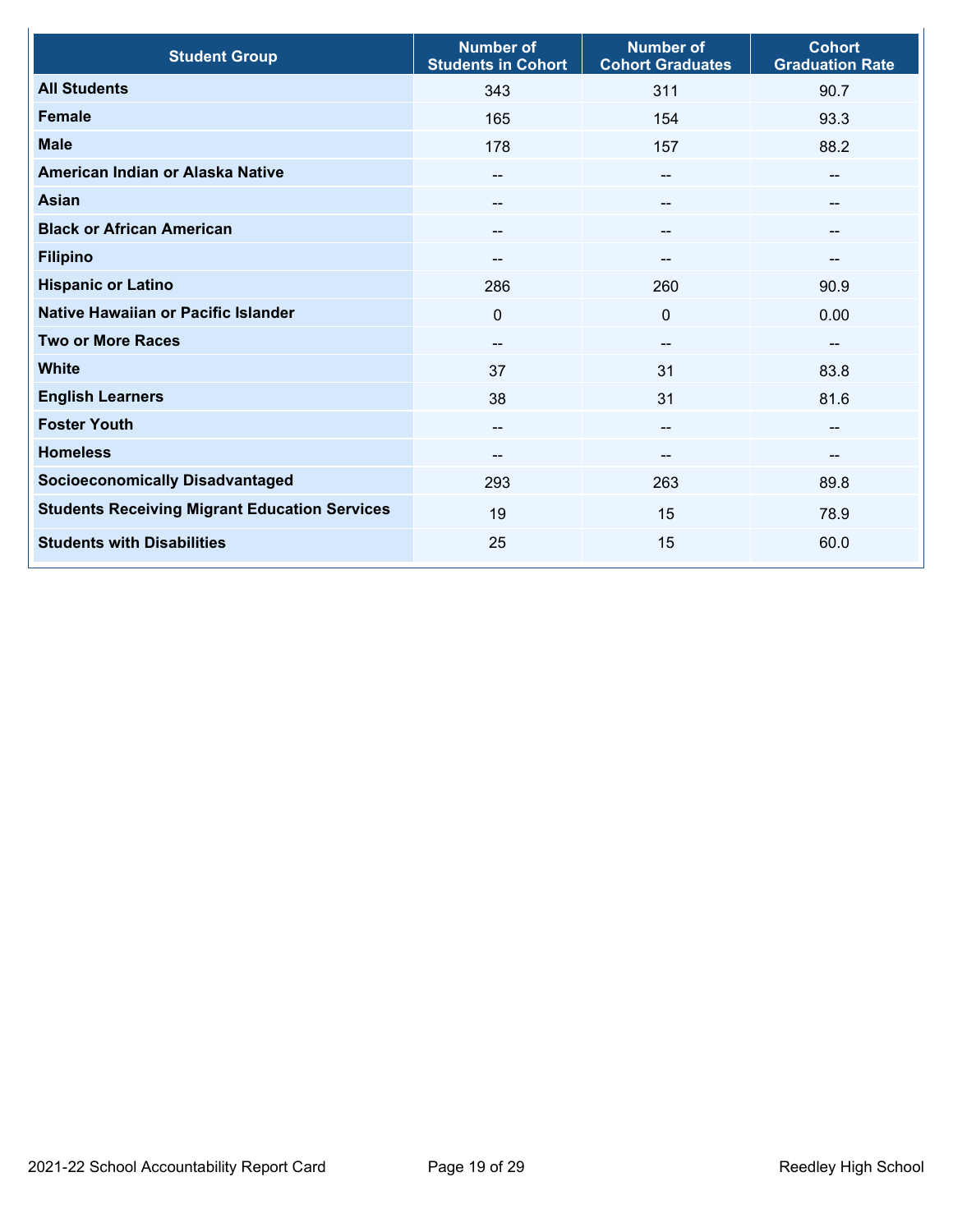### **2020-21 Chronic Absenteeism by Student Group**

| <b>Student Group</b>                                 | <b>Cumulative</b><br><b>Enrollment</b> | <b>Chronic</b><br><b>Absenteeism</b><br><b>Eligible Enrollment</b> | <b>Chronic</b><br><b>Absenteeism</b><br><b>Count</b> | <b>Chronic</b><br><b>Absenteeism</b><br><b>Rate</b> |
|------------------------------------------------------|----------------------------------------|--------------------------------------------------------------------|------------------------------------------------------|-----------------------------------------------------|
| <b>All Students</b>                                  | 1871                                   | 1835                                                               | 3                                                    | 0.2                                                 |
| <b>Female</b>                                        | 917                                    | 900                                                                | 1                                                    | 0.1                                                 |
| <b>Male</b>                                          | 954                                    | 935                                                                | $\overline{2}$                                       | 0.2                                                 |
| American Indian or Alaska Native                     | 3                                      | 3                                                                  | $\mathbf{0}$                                         | 0.0                                                 |
| <b>Asian</b>                                         | 19                                     | 19                                                                 | $\mathbf{0}$                                         | 0.0                                                 |
| <b>Black or African American</b>                     | $\overline{4}$                         | $\overline{4}$                                                     | $\mathbf{0}$                                         | 0.0                                                 |
| <b>Filipino</b>                                      | 22                                     | 22                                                                 | $\mathbf{0}$                                         | 0.0                                                 |
| <b>Hispanic or Latino</b>                            | 1620                                   | 1594                                                               | 3                                                    | 0.2                                                 |
| Native Hawaiian or Pacific Islander                  | 1                                      | $\mathbf{1}$                                                       | $\mathbf{0}$                                         | 0.0                                                 |
| <b>Two or More Races</b>                             | 17                                     | 17                                                                 | $\mathbf{0}$                                         | 0.0                                                 |
| <b>White</b>                                         | 185                                    | 175                                                                | 0                                                    | 0.0                                                 |
| <b>English Learners</b>                              | 253                                    | 242                                                                | 2                                                    | 0.8                                                 |
| <b>Foster Youth</b>                                  | 11                                     | 11                                                                 | $\Omega$                                             | 0.0                                                 |
| <b>Homeless</b>                                      | $\overline{2}$                         | $\overline{2}$                                                     | 0                                                    | 0.0                                                 |
| <b>Socioeconomically Disadvantaged</b>               | 1519                                   | 1496                                                               | 3                                                    | 0.2                                                 |
| <b>Students Receiving Migrant Education Services</b> | 100                                    | 98                                                                 | $\Omega$                                             | 0.0                                                 |
| <b>Students with Disabilities</b>                    | 143                                    | 138                                                                | 1                                                    | 0.7                                                 |

# **C. Engagement State Priority: School Climate**

The SARC provides the following information relevant to the State priority: School Climate (Priority 6):

- Pupil suspension rates;
- Pupil expulsion rates; and
- Other local measures on the sense of safety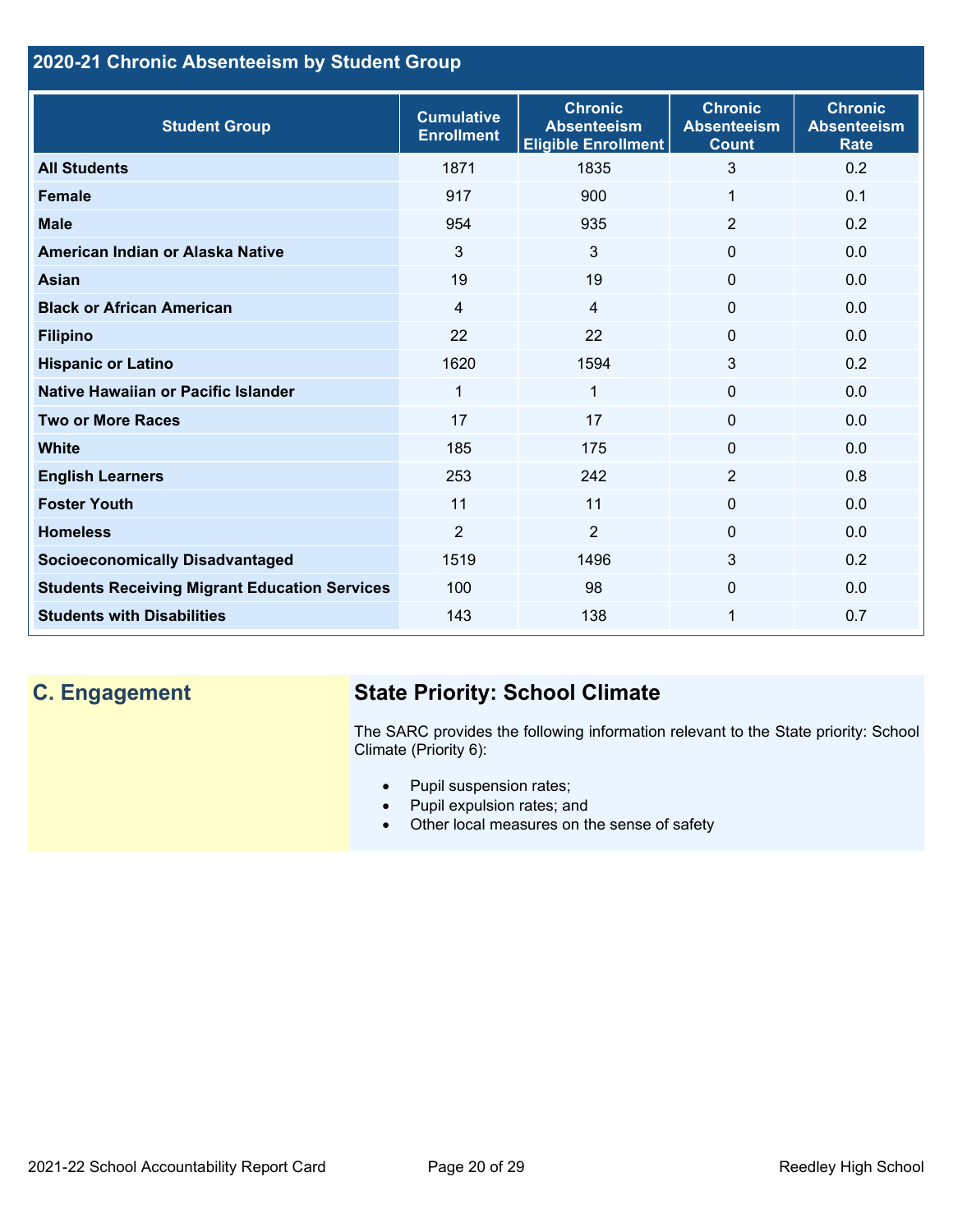#### **Suspensions and Expulsions**

This table displays suspensions and expulsions data collected between July through June, each full school year respectively. Data collected during the 2020-21 school year may not be comparable to earlier years of this collection due to differences in learning mode instruction in response to the COVID-19 pandemic.

| <b>Subject</b>     | <b>School</b><br>2018-19 | <b>School</b><br>2020-21 | <b>District</b><br>2018-19 | <b>District</b><br>2020-21 | <b>State</b><br>2018-19 | <b>State</b><br>2020-21 |
|--------------------|--------------------------|--------------------------|----------------------------|----------------------------|-------------------------|-------------------------|
| <b>Suspensions</b> | 5.46                     | 1.18                     | 3.08                       | 0.53                       | 3.47                    | 0.20                    |
| <b>Expulsions</b>  | 0.10                     | 0.00                     | 0.02                       | 0.00                       | 0.08                    | 0.00                    |

This table displays suspensions and expulsions data collected between July through February, partial school year due to the COVID-19 pandemic. The 2019-2020 suspensions and expulsions rate data are not comparable to other year data because the 2019-2020 school year is a partial school year due to the COVID-19 crisis. As such, it would be inappropriate to make any comparisons in rates of suspensions and expulsions in the 2019-2020 school year compared to other school years.

| <b>Subject</b>     | <b>School</b><br>2019-20 | <b>District</b><br>2019-20 | <b>State</b><br>2019-20 |
|--------------------|--------------------------|----------------------------|-------------------------|
| <b>Suspensions</b> | 4.01                     | 2.38                       | 2.45                    |
| <b>Expulsions</b>  | 0.00                     | 0.00                       | 0.05                    |

#### **2020-21 Suspensions and Expulsions by Student Group**

| <b>Student Group</b>                                 | <b>Suspensions Rate</b> | <b>Expulsions Rate</b> |
|------------------------------------------------------|-------------------------|------------------------|
| <b>All Students</b>                                  | 1.18                    | 0.00                   |
| <b>Female</b>                                        | 0.33                    | 0.00                   |
| <b>Male</b>                                          | 1.99                    | 0.00                   |
| American Indian or Alaska Native                     | 0.00                    | 0.00                   |
| <b>Asian</b>                                         | 0.00                    | 0.00                   |
| <b>Black or African American</b>                     | 0.00                    | 0.00                   |
| <b>Filipino</b>                                      | 0.00                    | 0.00                   |
| <b>Hispanic or Latino</b>                            | 1.11                    | 0.00                   |
| Native Hawaiian or Pacific Islander                  | 0.00                    | 0.00                   |
| <b>Two or More Races</b>                             | 0.00                    | 0.00                   |
| <b>White</b>                                         | 2.16                    | 0.00                   |
| <b>English Learners</b>                              | 0.40                    | 0.00                   |
| <b>Foster Youth</b>                                  | 9.09                    | 0.00                   |
| <b>Homeless</b>                                      | 0.00                    | 0.00                   |
| <b>Socioeconomically Disadvantaged</b>               | 1.18                    | 0.00                   |
| <b>Students Receiving Migrant Education Services</b> | 0.00                    | 0.00                   |
| <b>Students with Disabilities</b>                    | 2.80                    | 0.00                   |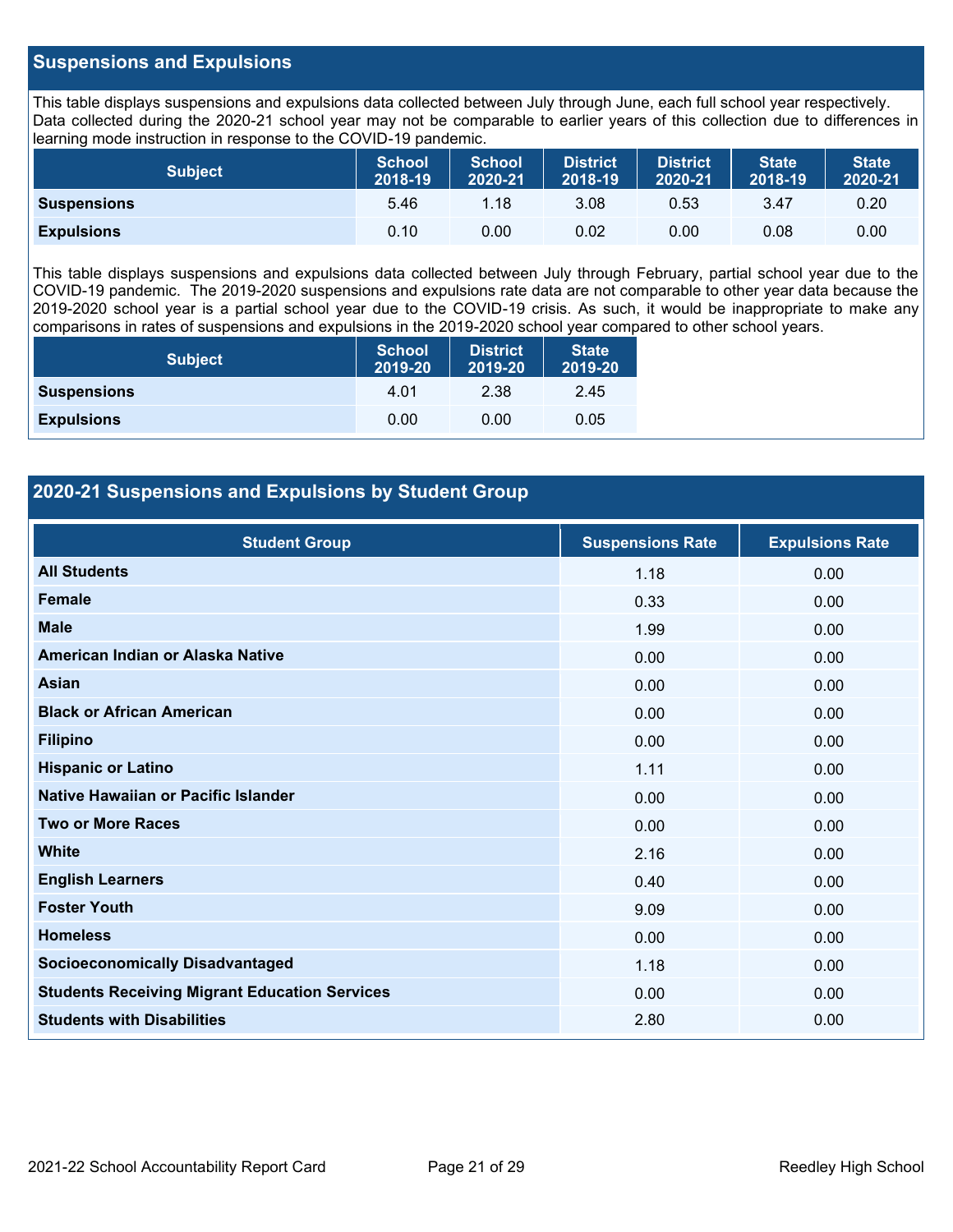#### **2021-22 School Safety Plan**

Safety of students and staff is a primary concern of Reedley High School. Before, during, and after school, the campus is monitored by two campus supervisors, two social workers, five counselors, and five administrators. All visitors must sign in at the office and wear appropriate identification while on campus. The comprehensive school safety plan is designed to assist in preparing for emergencies, managing emergency response efforts, and maintaining a safe school environment. The plan requires identification of security needs, development of prevention and intervention techniques, evaluation of physical facilities, and communication with staff and students. Components of the plan include: child abuse reporting procedures, procedures for teacher notification of dangerous pupils, disaster response procedures, procedures for safe ingress and egress from school, sexual harassment policies, and suspension and expulsion policies. The safety plan is reviewed annually, updated as needed, and fully compliant with federal and state regulations. The plan was last reviewed/updated on August 1, 2021 and discussed with staff on August 5, 2021. An updated copy is available to the public at the school office.

#### **2018-19 Secondary Average Class Size and Class Size Distribution**

This table displays the 2018-19 average class size and class size distribution. The columns titled "Number of Classes" indicates how many classes fall into each size category (a range of total students per classroom). At the secondary school level, this information is reported by subject area rather than grade level.

| <b>Subject</b>               | <b>Average</b><br><b>Class</b><br><b>Size</b> | <b>1-22 Students</b> | Number of Classes with   Number of Classes with<br>23-32 Students | Number of Classes with<br>33+ Students |
|------------------------------|-----------------------------------------------|----------------------|-------------------------------------------------------------------|----------------------------------------|
| <b>English Language Arts</b> | 31                                            | 10                   | 21                                                                | 37                                     |
| <b>Mathematics</b>           | 31                                            | 9                    | 19                                                                | 35                                     |
| <b>Science</b>               | 35                                            |                      | 5                                                                 | 22                                     |
| <b>Social Science</b>        | 35                                            |                      | 14                                                                | 30                                     |

#### **2019-20 Secondary Average Class Size and Class Size Distribution**

This table displays the 2019-20 average class size and class size distribution. The columns titled "Number of Classes" indicates how many classes fall into each size category (a range of total students per classroom). At the secondary school level, this information is reported by subject area rather than grade level.

| <b>Subject</b>               | <b>Average</b><br><b>Class</b><br><b>Size</b> | <b>1-22 Students</b> | Number of Classes with   Number of Classes with<br>23-32 Students | <b>Number of Classes with</b><br>33+ Students |
|------------------------------|-----------------------------------------------|----------------------|-------------------------------------------------------------------|-----------------------------------------------|
| <b>English Language Arts</b> | 33                                            |                      | 22                                                                | 40                                            |
| <b>Mathematics</b>           | 30                                            | 6                    | 31                                                                | 25                                            |
| <b>Science</b>               | 32                                            | 3                    | 11                                                                | 17                                            |
| <b>Social Science</b>        | 34                                            |                      | 10                                                                | 35                                            |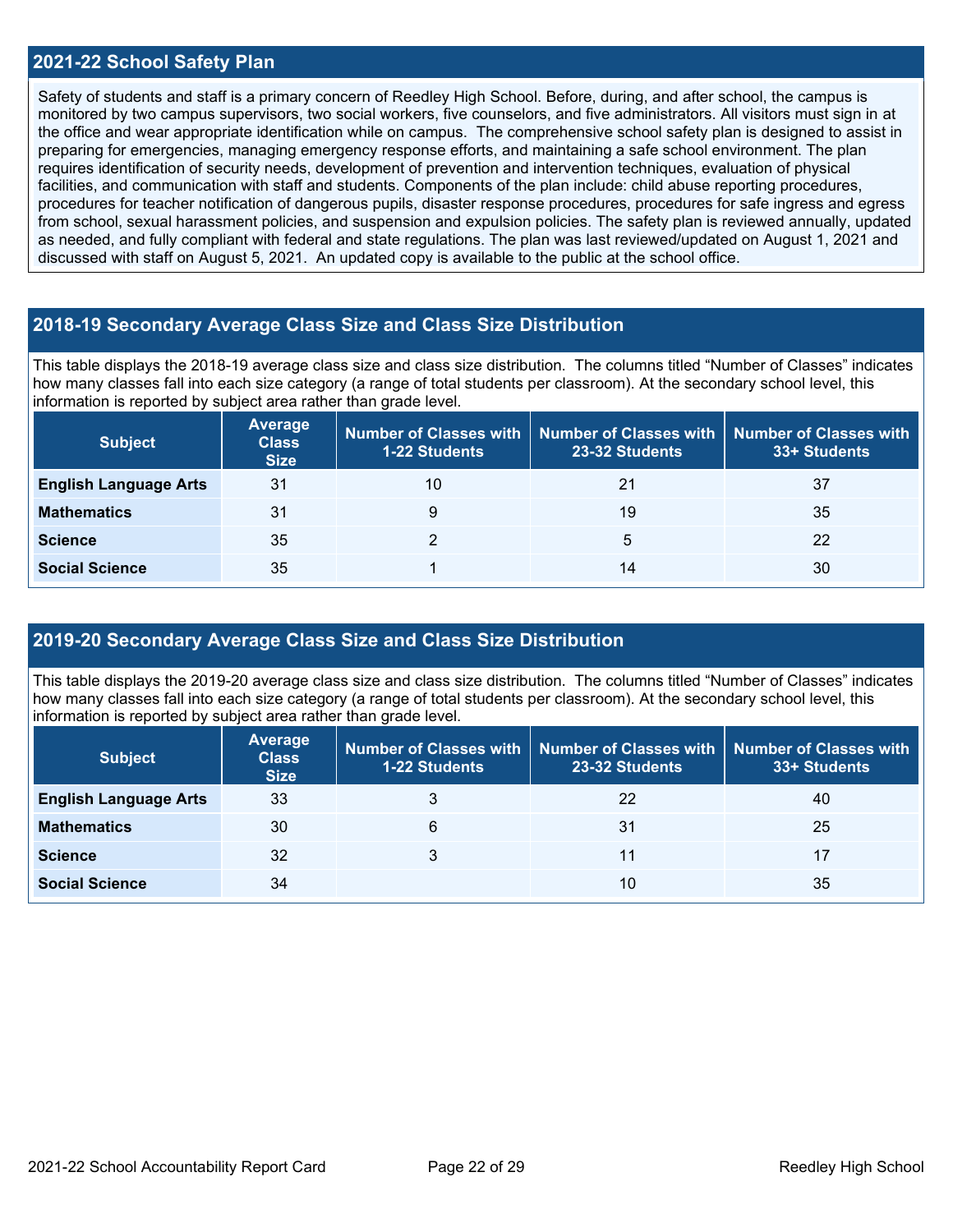#### **2020-21 Secondary Average Class Size and Class Size Distribution**

This table displays the 2020-21 average class size and class size distribution. The columns titled "Number of Classes" indicates how many classes fall into each size category (a range of total students per classroom). At the secondary school level, this information is reported by subject area rather than grade level.

| <b>Subject</b>               | <b>Average</b><br><b>Class</b><br><b>Size</b> | <b>1-22 Students</b> | Number of Classes with   Number of Classes with  <br>23-32 Students | Number of Classes with<br>33+ Students |
|------------------------------|-----------------------------------------------|----------------------|---------------------------------------------------------------------|----------------------------------------|
| <b>English Language Arts</b> | 31                                            | 9                    | 26                                                                  | 33                                     |
| <b>Mathematics</b>           | 30                                            |                      | 33                                                                  | 23                                     |
| <b>Science</b>               | 33                                            |                      | 10                                                                  | 19                                     |
| <b>Social Science</b>        | 32                                            | 5                    | 19                                                                  | 23                                     |

#### **2020-21 Ratio of Pupils to Academic Counselor**

This table displays the ratio of pupils to Academic Counselor. One full time equivalent (FTE) equals one staff member working full time; one FTE could also represent two staff members who each work 50 percent of full time.

| <b>Title</b>                        | <b>Ratio</b> |
|-------------------------------------|--------------|
| <b>Pupils to Academic Counselor</b> | 344.2        |

#### **2020-21 Student Support Services Staff**

This table displays the number of FTE support staff assigned to this school. One full time equivalent (FTE) equals one staff member working full time; one FTE could also represent two staff members who each work 50 percent of full time.

| <b>Number of FTE Assigned to School</b> |
|-----------------------------------------|
| 5.2                                     |
| 0.1                                     |
| $\mathbf{0}$                            |
| 0.5                                     |
| $\mathcal{P}$                           |
| $\mathbf{0}$                            |
| 0                                       |
|                                         |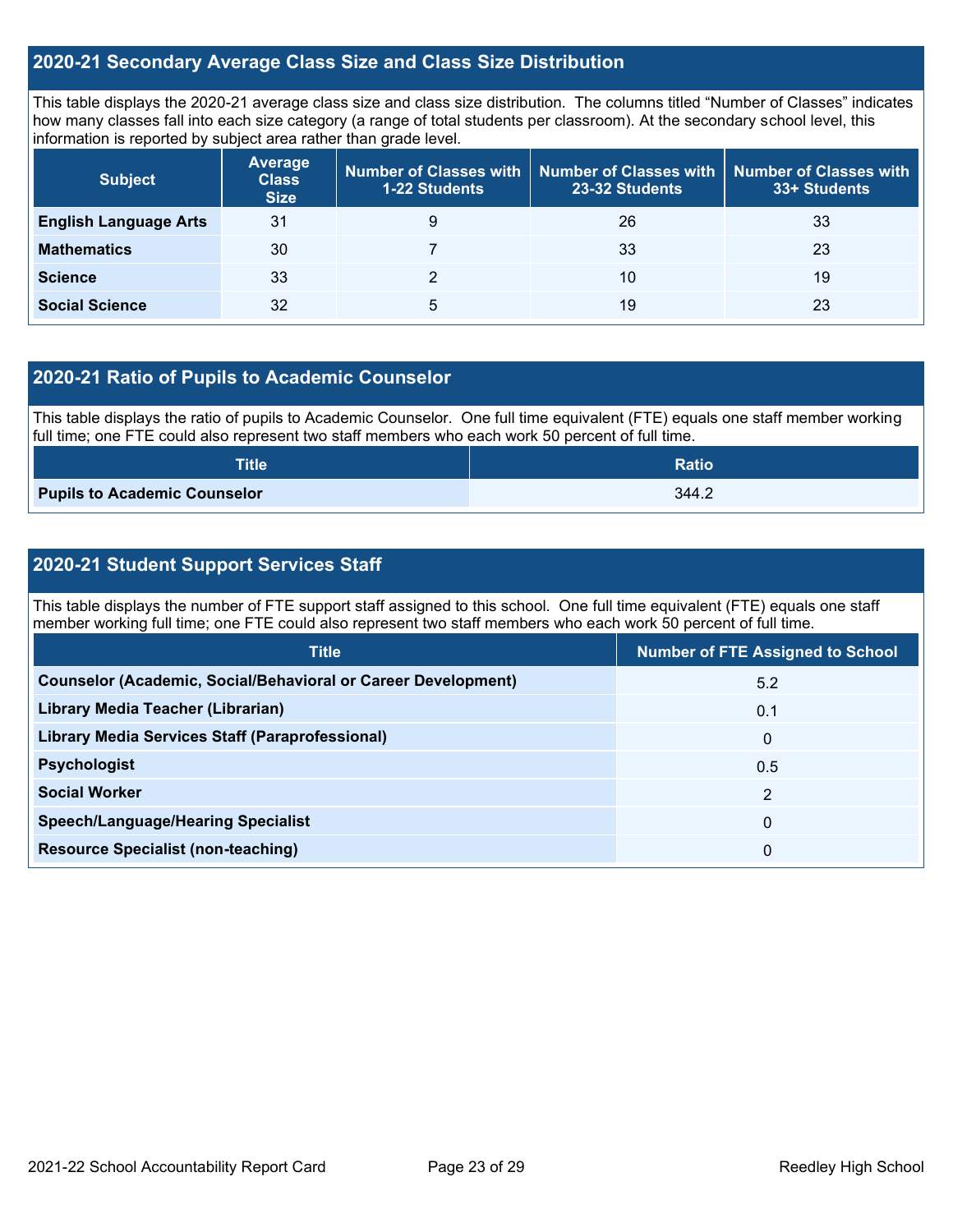#### **2019-20 Expenditures Per Pupil and School Site Teacher Salaries**

This table displays the 2019-20 expenditures per pupil and average teach salary for this school. Cells with N/A values do not require data.

| Level                                                | <b>Total</b><br><b>Expenditures</b><br><b>Per Pupil</b> | <b>Expenditures</b><br><b>Per Pupil</b><br>(Restricted) | <b>Expenditures</b><br><b>Per Pupil</b><br>(Unrestricted) | <b>Average</b><br><b>Teacher</b><br><b>Salary</b> |
|------------------------------------------------------|---------------------------------------------------------|---------------------------------------------------------|-----------------------------------------------------------|---------------------------------------------------|
| <b>School Site</b>                                   | \$6,882.91                                              | \$891.76                                                | \$5.991.16                                                | \$74,785.74                                       |
| <b>District</b>                                      | N/A                                                     | N/A                                                     | \$7,477.39                                                | \$75,311                                          |
| <b>Percent Difference - School Site and District</b> | N/A                                                     | N/A                                                     | $-22.1$                                                   | $-0.7$                                            |
| <b>State</b>                                         |                                                         |                                                         | \$8.444                                                   | \$81,044                                          |
| <b>Percent Difference - School Site and State</b>    | N/A                                                     | N/A                                                     | $-34.0$                                                   | $-8.0$                                            |

### **2020-21 Types of Services Funded**

Local Control Federal Funding (LCFF) State Lottery Title 1 Career Technical Education Valley Regional Occupational Program (VROP) Agriculture Incentive Funds Carl Perkins CTE funds.

#### **2019-20 Teacher and Administrative Salaries**

This table displays the 2019-20 Teacher and Administrative salaries. For detailed information on salaries, see the CDE Certification Salaries & Benefits web page at [http://www.cde.ca.gov/ds/fd/cs/.](http://www.cde.ca.gov/ds/fd/cs/)

| Category                                             | <b>District</b><br><b>Amount</b> | <b>State Average</b><br>for Districts<br>in Same Category |
|------------------------------------------------------|----------------------------------|-----------------------------------------------------------|
| <b>Beginning Teacher Salary</b>                      | \$48,010                         | \$51,029                                                  |
| <b>Mid-Range Teacher Salary</b>                      | \$69,956                         | \$78,583                                                  |
| <b>Highest Teacher Salary</b>                        | \$102,133                        | \$99,506                                                  |
| <b>Average Principal Salary (Elementary)</b>         | \$123,232                        | \$124,576                                                 |
| <b>Average Principal Salary (Middle)</b>             | \$132,992                        | \$131,395                                                 |
| <b>Average Principal Salary (High)</b>               | \$147,623                        | \$144,697                                                 |
| <b>Superintendent Salary</b>                         | \$223,065                        | \$240,194                                                 |
| <b>Percent of Budget for Teacher Salaries</b>        | 28%                              | 34%                                                       |
| <b>Percent of Budget for Administrative Salaries</b> | 6%                               | 6%                                                        |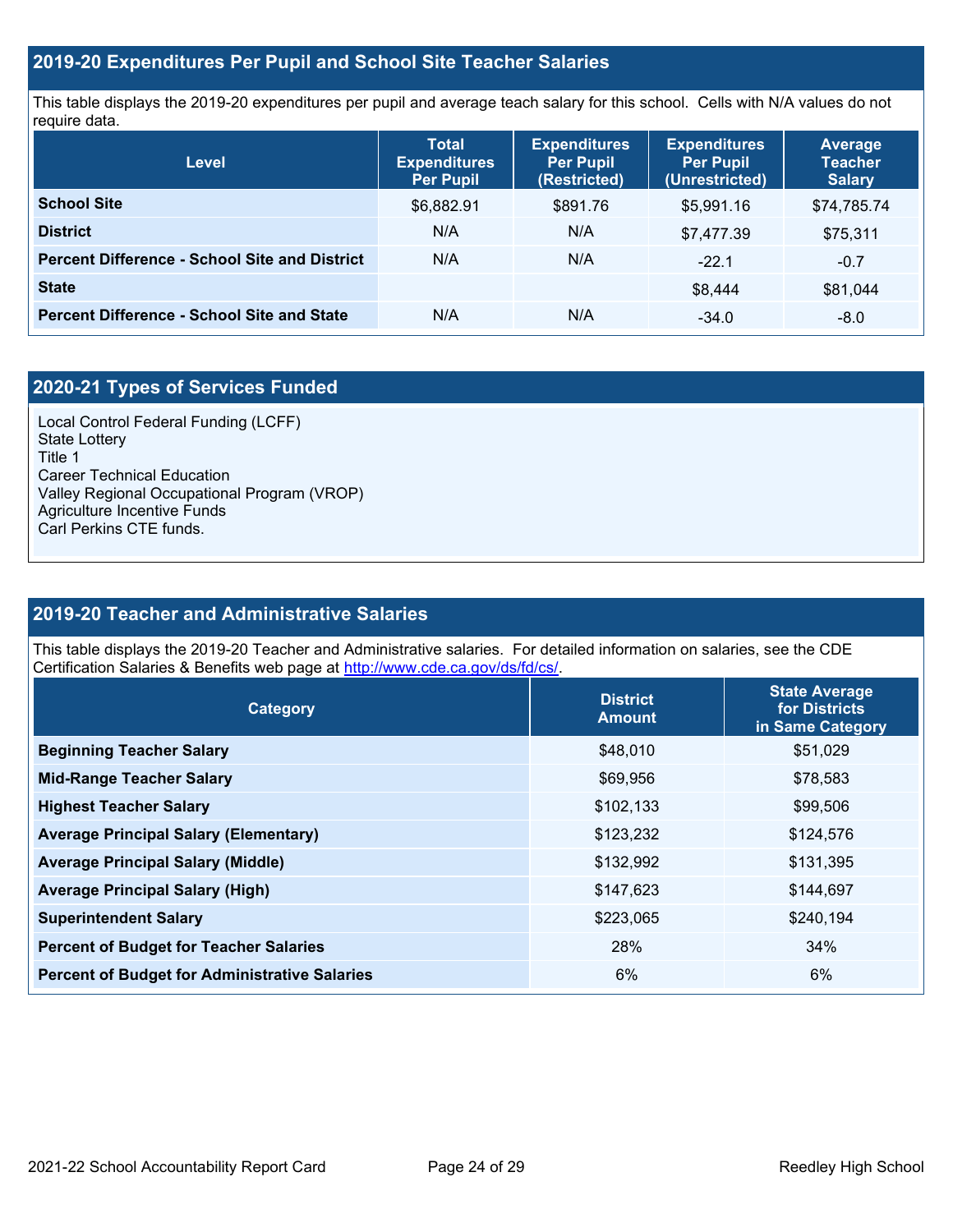| 2020-21 Advanced Placement (AP) Courses                                                                                                    |                                     |  |  |  |  |  |
|--------------------------------------------------------------------------------------------------------------------------------------------|-------------------------------------|--|--|--|--|--|
| This table displays the percent of student in AP courses at this school.                                                                   |                                     |  |  |  |  |  |
| <b>Percent of Students in AP Courses</b><br>23.0                                                                                           |                                     |  |  |  |  |  |
| This table displays the number of AP courses offered at this school where there are student course enrollments of at least one<br>student. |                                     |  |  |  |  |  |
| <b>Subject</b>                                                                                                                             | <b>Number of AP Courses Offered</b> |  |  |  |  |  |
| <b>Computer Science</b>                                                                                                                    | 0                                   |  |  |  |  |  |
| <b>English</b>                                                                                                                             | 6                                   |  |  |  |  |  |

**Fine and Performing Arts 0** 

**Foreign Language** 4

**Mathematics** 1

**Science** 1 **Social Science** 10

**Total AP Courses Offered** 22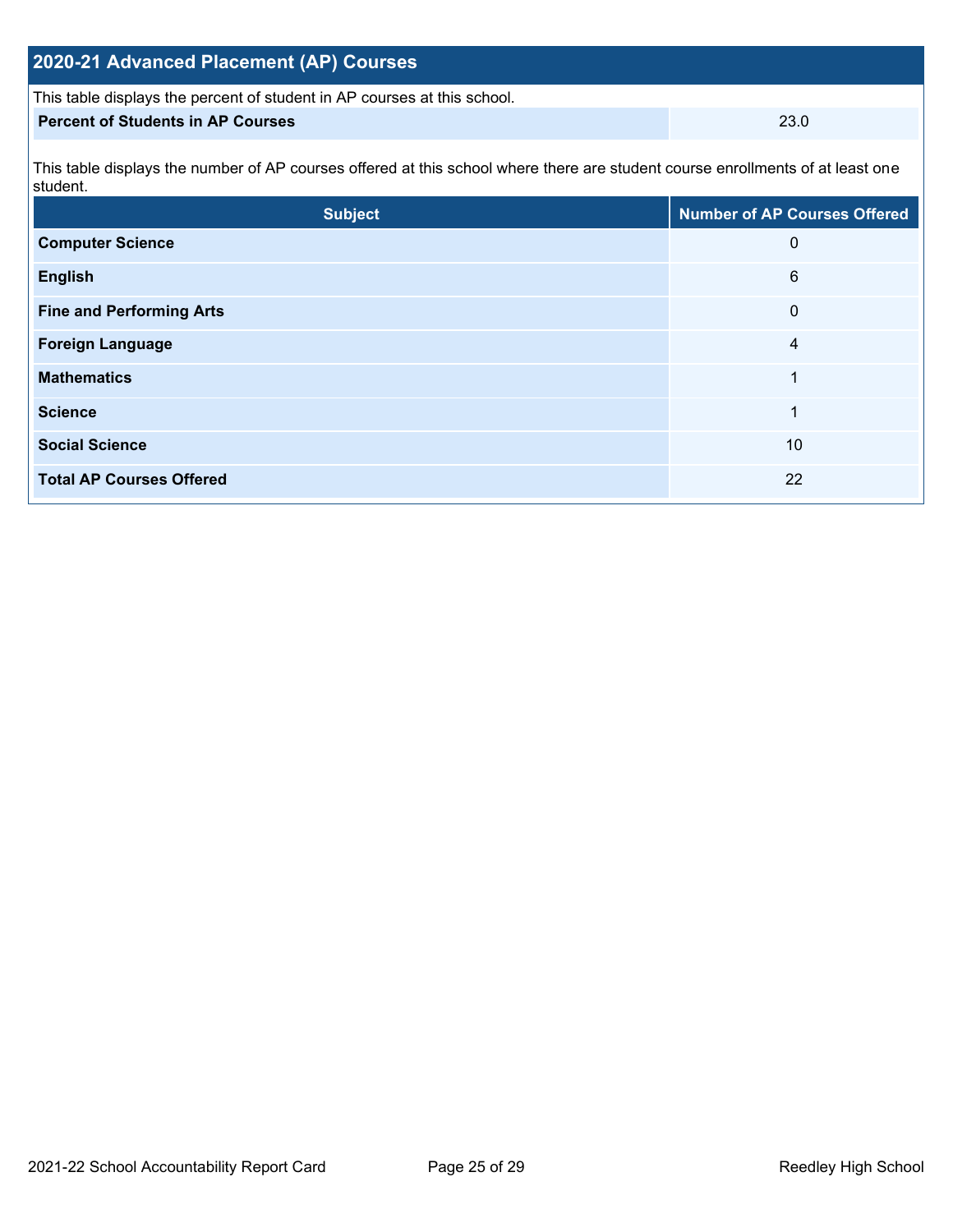#### **Professional Development**

Professional development at Reedley High School is designed to meet the individual needs of teachers as well as broader school concerns. Professional development may take the form of trainings, coaching, peer observation, or constructive selfreflection and are consistent with our school vision and goals. Principal, teachers, instructional aides, and other support personnel may take part in these activities. KCUSD emphasized collaborative team building, assessment and data collection, and effective teaching strategies in its professional development program, with a focus on English Learners and special needs students.

Monthly staff meetings also provide regular opportunities for professional collaboration, as do district data analysis and interpretation committee meetings. Teachers may also attend conferences and workshops. Buy-back and early release days provide time for quality professional development.

In the last three years Professional Development has included the following:

- 1. Common Core State Standards Training
- 2. Technology
- 3. Math The Classroom Chef
- 4. Kate Kinsella- Academic Vocabulary
- 5. Thinking Maps/Write From the Beginning and Beyond
- 6. Kagan
- 7. English 3D
- 8. Illuminate
- 9. Literacy Tools interactive notebooks
- 10. Google Suite and Classroom
- 11. English 3D
- 12. Achieve 3000
- 13. Social Science Four Worlds & Active Classroom
- 14. Zoom and Screencastify
- 15. Writing Structures Document Based Questions

This table displays the number of school days dedicated to staff development and continuous improvement.

| <b>Subject</b>                                                                  |    | 2019-20   2020-21   2021-22 |    |
|---------------------------------------------------------------------------------|----|-----------------------------|----|
| Number of school days dedicated to Staff Development and Continuous Improvement | 42 | 42                          | 42 |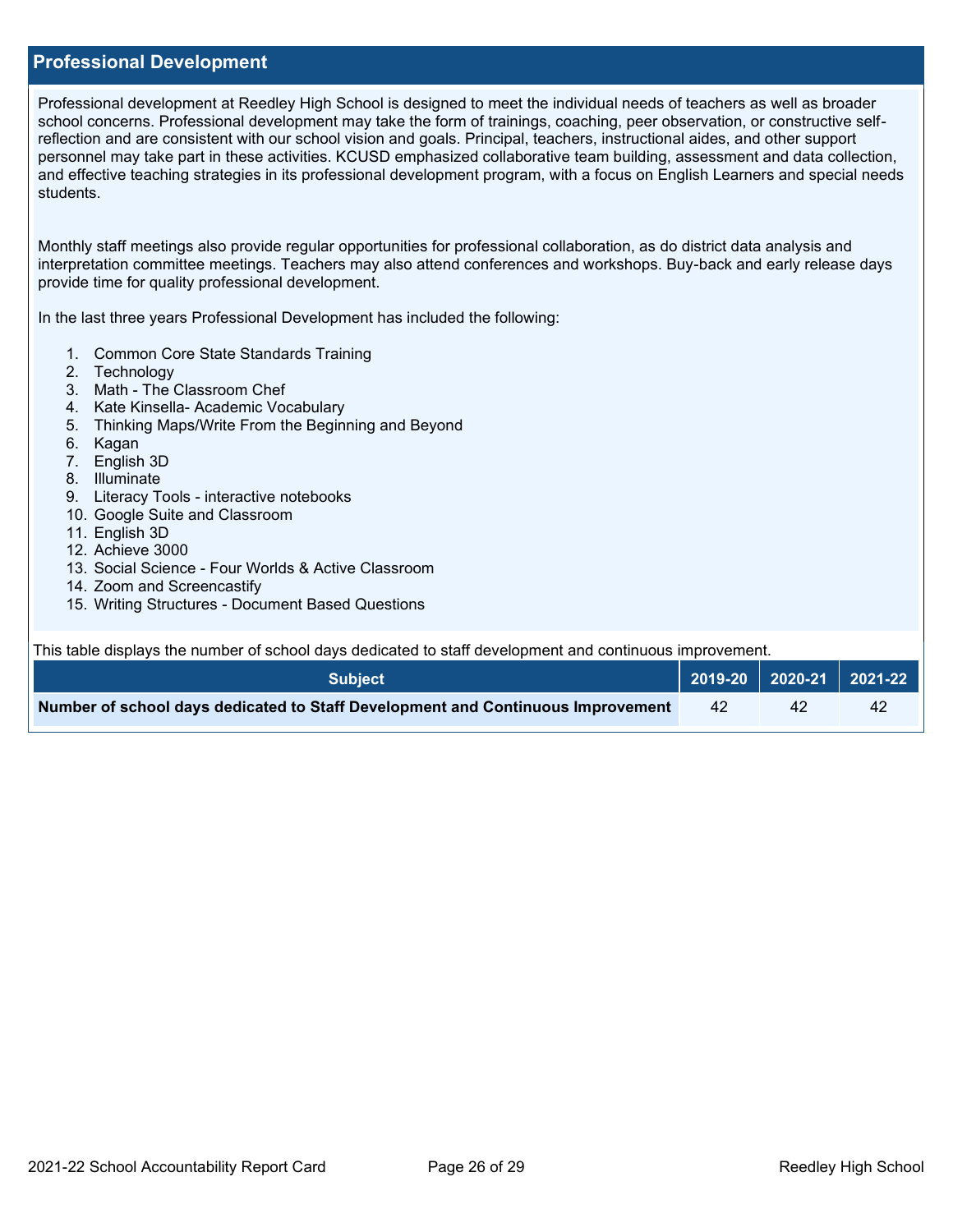# **Kings Canyon Joint Unified School District 2020-21 Local Accountability Report Card (LARC) Addendum**

## **Local Accountability Report Card (LARC) Addendum**

**2020-21 Local Accountability Report Card (LARC) Addendum Overview**



On July 14, 2021, the California State Board of Education (SBE) determined that the California Department of Education (CDE) will use the SARC as the mechanism to conduct a one-time data collection of the LEA-level aggregate test results of all school's local assessments administered during the 2020–2021 school year in order to meet the federal Every Students Succeeds Act (ESSA) reporting requirement for the Local Educational Agency Accountability Report Cards (LARCs).

Each local educational agency (LEA) is responsible for preparing and posting their annual LARC in accordance with the federal ESSA. As a courtesy, the CDE prepares and posts the LARCs on behalf of all LEAs.

Only for the 2020–2021 school year and the 2020–2021 LARCs, LEAs are required to report their aggregate local assessments test results at the LEA-level to the CDE by populating the tables below via the SARC. These data will be used to meet the LEAs' federal requirement for their LARCs. Note that it is the responsibility of the school and LEA to ensure that all student privacy and suppression rules are in place when reporting data in Tables 3 and 4 in the Addendum, as applicable.

The tables below are not part of the SBE approved 2020–2021 SARC template but rather are the mechanism by which these required data will be collected from LEAs.

For purposes of the LARC and the following tables, an LEA is defined as a school district, a county office of education, or a direct funded charter school.

| <b>2021-22 District Contact Information</b> |                                            |  |  |  |
|---------------------------------------------|--------------------------------------------|--|--|--|
| <b>District Name</b>                        | Kings Canyon Joint Unified School District |  |  |  |
| <b>Phone Number</b>                         | 559.305.7010                               |  |  |  |
| Superintendent                              | John Campbell                              |  |  |  |
| <b>Email Address</b>                        | guzman-j@kcusd.com                         |  |  |  |
| <b>District Website Address</b>             | https://www.kcusd.com/                     |  |  |  |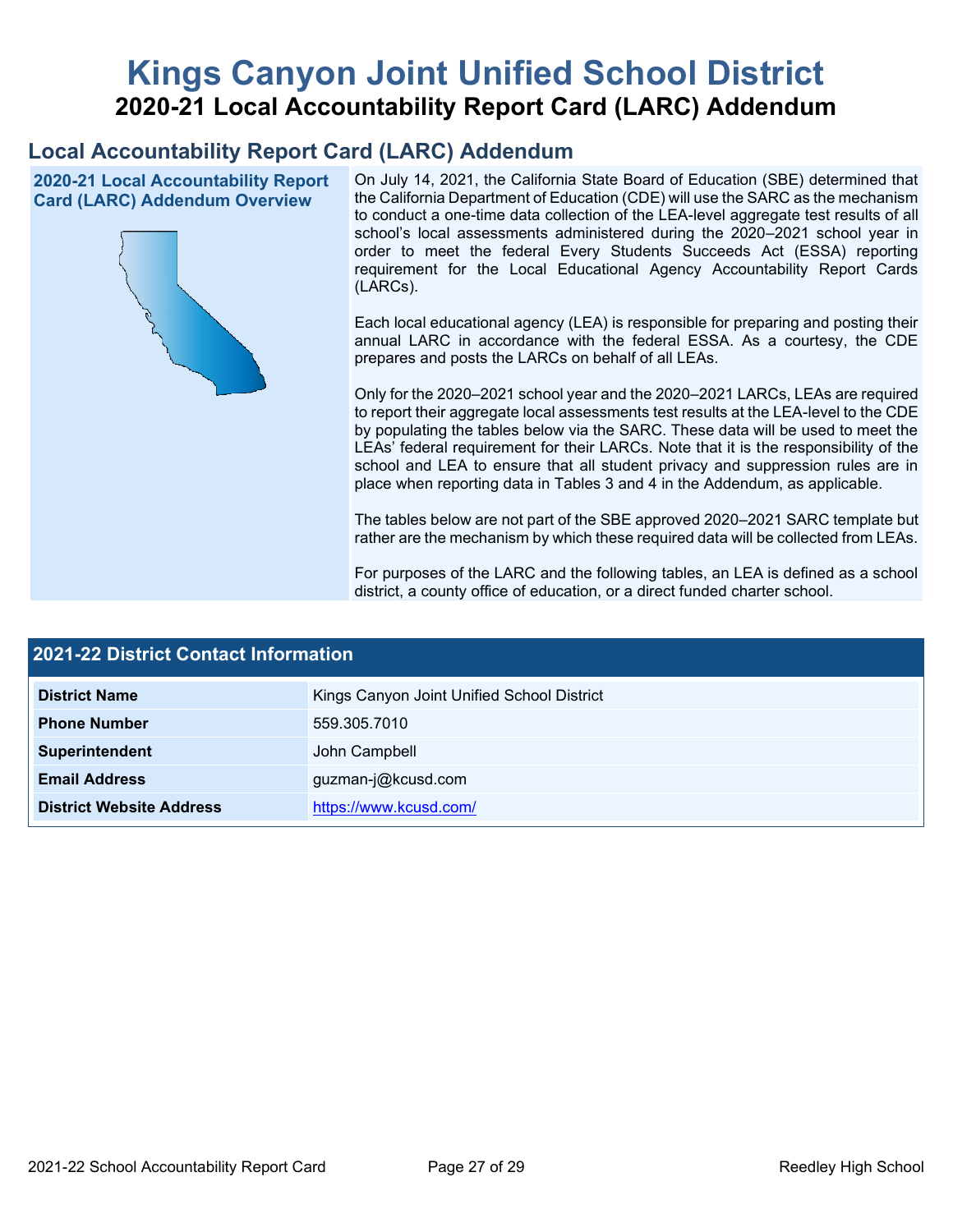#### **2020-21 CAASPP Test Results in ELA by Student Group**

This table displays CAASPP test results in ELA by student group for students grades three through eight and grade eleven taking and completing a state-administered assessment. The CDE will populate this table for schools in cases where the school administered the CAASPP assessment. In cases where the school administered a local assessment instead of CAASPP, the CDE will populate this table with "NT" values, meaning this school did not test students using the CAASPP. See the local assessment(s) table for more information.

| <b>CAASPP</b><br><b>Student Groups</b>               | <b>CAASPP</b><br><b>Total</b><br><b>Enrollment</b> | <b>CAASPP</b><br><b>Number</b><br><b>Tested</b> | <b>CAASPP</b><br><b>Percent</b><br><b>Tested</b> | <b>CAASPP</b><br><b>Percent</b><br><b>Not Tested</b> | <b>CAASPP</b><br><b>Percent</b><br><b>Met or</b><br><b>Exceeded</b> |
|------------------------------------------------------|----------------------------------------------------|-------------------------------------------------|--------------------------------------------------|------------------------------------------------------|---------------------------------------------------------------------|
| <b>All Students</b>                                  | 5121                                               | 4993                                            | 97.50                                            | 2.50                                                 | 41.96                                                               |
| <b>Female</b>                                        | 2481                                               | 2426                                            | 97.78                                            | 2.22                                                 | 47.03                                                               |
| <b>Male</b>                                          | 2640                                               | 2567                                            | 97.23                                            | 2.77                                                 | 37.16                                                               |
| American Indian or Alaska Native                     | 23                                                 | 20                                              | 86.96                                            | 13.04                                                | 20.00                                                               |
| <b>Asian</b>                                         | 27                                                 | 26                                              | 96.30                                            | 3.70                                                 | 57.69                                                               |
| <b>Black or African American</b>                     | 14                                                 | 14                                              | 100.00                                           | 0.00                                                 | 57.14                                                               |
| <b>Filipino</b>                                      | 15                                                 | 13                                              | 86.67                                            | 13.33                                                | 69.23                                                               |
| <b>Hispanic or Latino</b>                            | 4567                                               | 4471                                            | 97.90                                            | 2.10                                                 | 40.59                                                               |
| Native Hawaiian or Pacific Islander                  | --                                                 | $\overline{\phantom{a}}$                        | --                                               | $\overline{\phantom{a}}$                             | $\overline{\phantom{a}}$                                            |
| <b>Two or More Races</b>                             | 60                                                 | 55                                              | 91.67                                            | 8.33                                                 | 45.45                                                               |
| <b>White</b>                                         | 412                                                | 391                                             | 94.90                                            | 5.10                                                 | 55.75                                                               |
| <b>English Learners</b>                              | 1328                                               | 1286                                            | 96.84                                            | 3.16                                                 | 8.94                                                                |
| <b>Foster Youth</b>                                  | 39                                                 | 37                                              | 94.87                                            | 5.13                                                 | 29.73                                                               |
| <b>Homeless</b>                                      | 38                                                 | 30                                              | 78.95                                            | 21.05                                                | 26.67                                                               |
| <b>Military</b>                                      | --                                                 | --                                              | --                                               | --                                                   | --                                                                  |
| <b>Socioeconomically Disadvantaged</b>               | 4490                                               | 4390                                            | 97.77                                            | 2.23                                                 | 39.27                                                               |
| <b>Students Receiving Migrant Education Services</b> | 254                                                | 250                                             | 98.43                                            | 1.57                                                 | 31.60                                                               |
| <b>Students with Disabilities</b>                    | 400                                                | 368                                             | 92.00                                            | 8.00                                                 | 11.41                                                               |